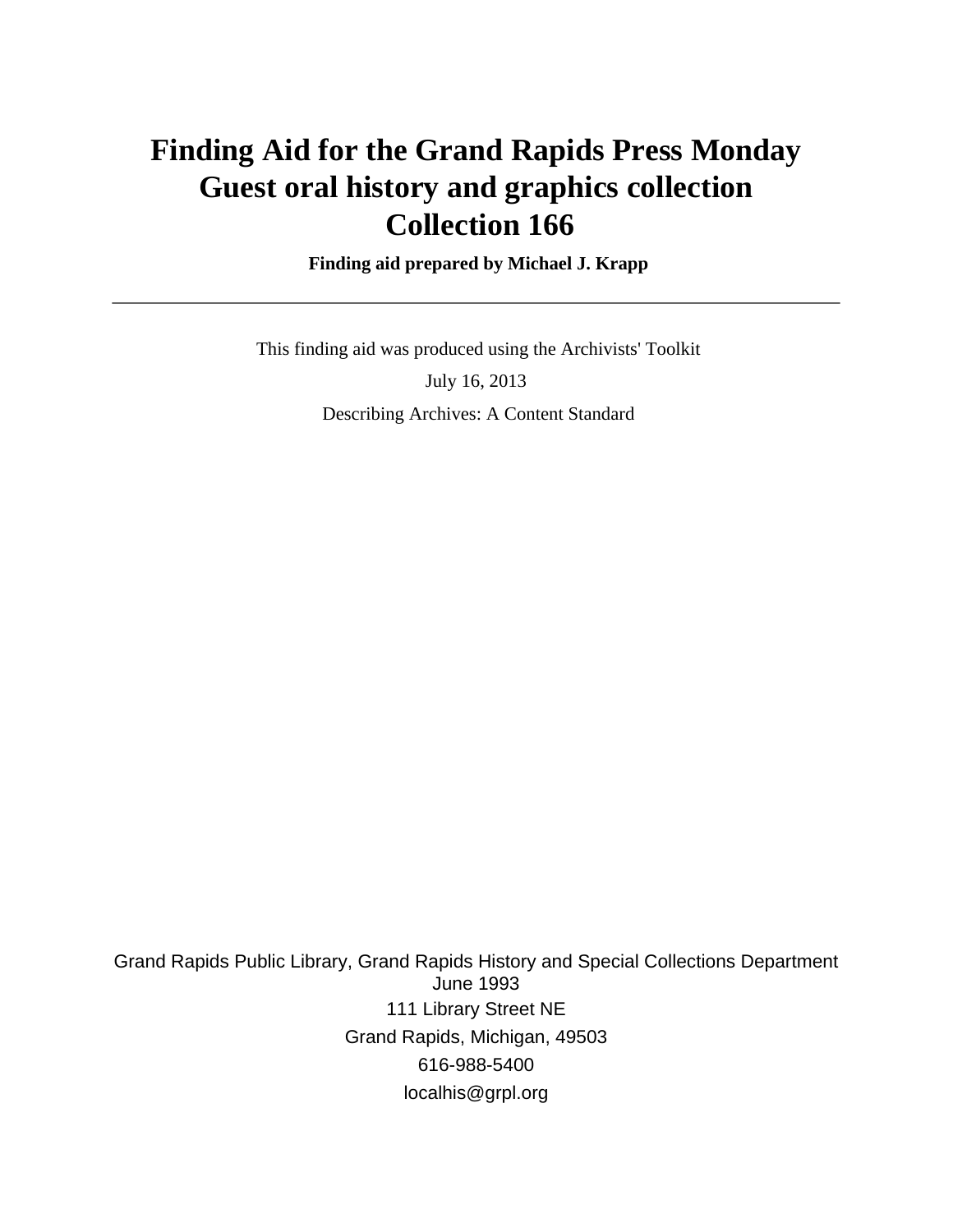# **Table of Contents**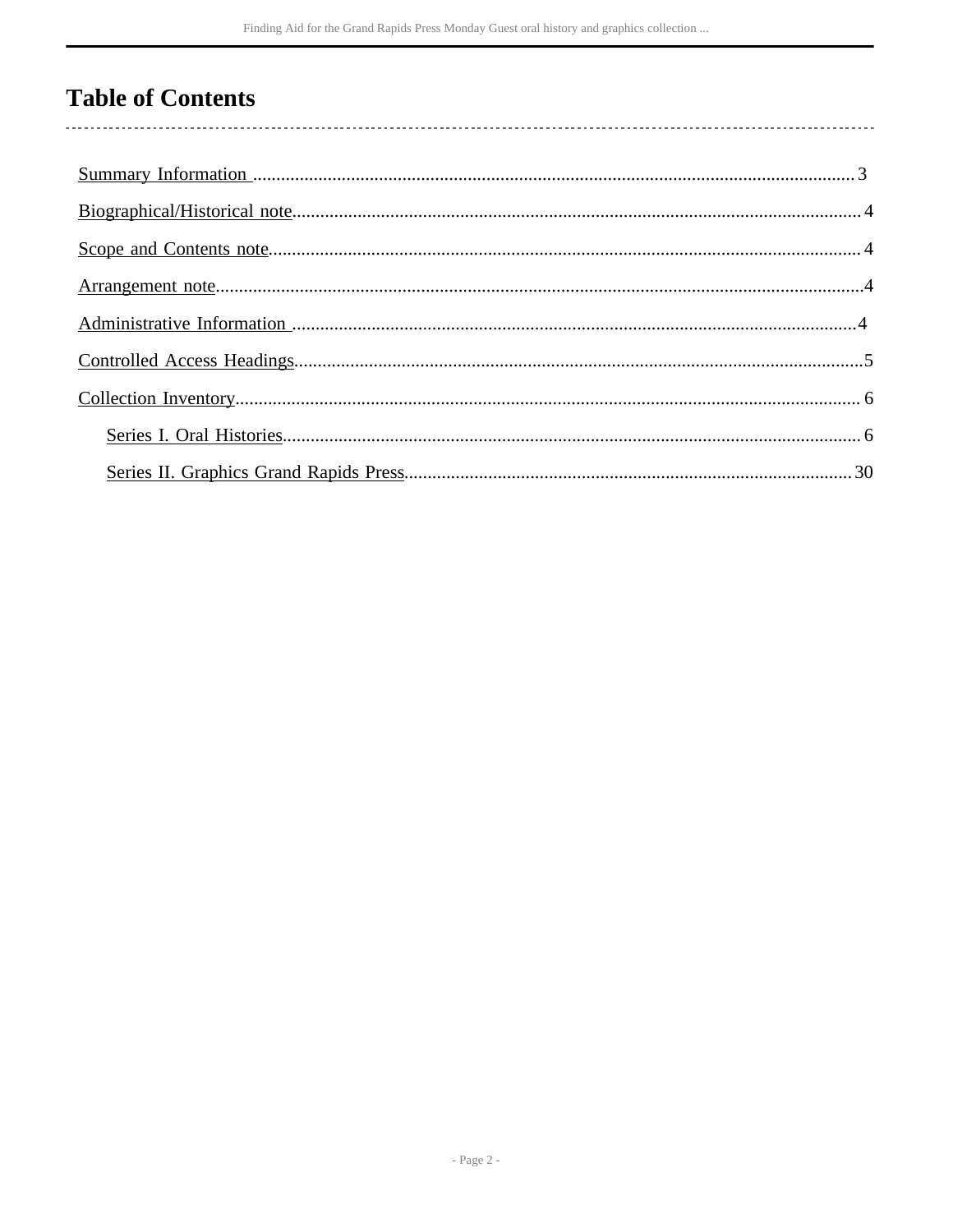# <span id="page-2-0"></span>**Summary Information**

| <b>Repository</b> | Grand Rapids Public Library, Grand Rapids History and Special<br><b>Collections Department</b>                                                                                                                                                                                                                                                                                                                                                                                                                                                                                                                                                                                                                                                                                                                |
|-------------------|---------------------------------------------------------------------------------------------------------------------------------------------------------------------------------------------------------------------------------------------------------------------------------------------------------------------------------------------------------------------------------------------------------------------------------------------------------------------------------------------------------------------------------------------------------------------------------------------------------------------------------------------------------------------------------------------------------------------------------------------------------------------------------------------------------------|
| <b>Creator</b>    | Grand Rapids press.                                                                                                                                                                                                                                                                                                                                                                                                                                                                                                                                                                                                                                                                                                                                                                                           |
| <b>Title</b>      | Grand Rapids Press Monday Guest oral history and graphics collection                                                                                                                                                                                                                                                                                                                                                                                                                                                                                                                                                                                                                                                                                                                                          |
| Date [inclusive]  | 1978-1984                                                                                                                                                                                                                                                                                                                                                                                                                                                                                                                                                                                                                                                                                                                                                                                                     |
| <b>Extent</b>     | 3.8 Linear feet Eight boxes                                                                                                                                                                                                                                                                                                                                                                                                                                                                                                                                                                                                                                                                                                                                                                                   |
| Language          | English                                                                                                                                                                                                                                                                                                                                                                                                                                                                                                                                                                                                                                                                                                                                                                                                       |
| <b>Abstract</b>   | The Monday Guest Collection includes interviews taped between 1978<br>and 1984 by Grand Rapids Press reporters for a column entitled "Monday<br>Guest." The interviewees include both Grand Rapids residents and<br>prominent individuals visiting the community. Among the interviewees<br>are: Donald Riegle on upcoming 1980 presidential election; Walter<br>"Sparky" Anderson on his new position as coach of the Detroit Tigers;<br>Richard DeVos on business at Amway; and Guy Vander Jagt with<br>his views on Congress. The interviews details the political, social and<br>business history of the area. Topics of emphasis are crime, drug abuse<br>and ethnic diversity. Also included are portraits or caricature illustrations,<br>mostly pen and ink, but also some photographs of the guests. |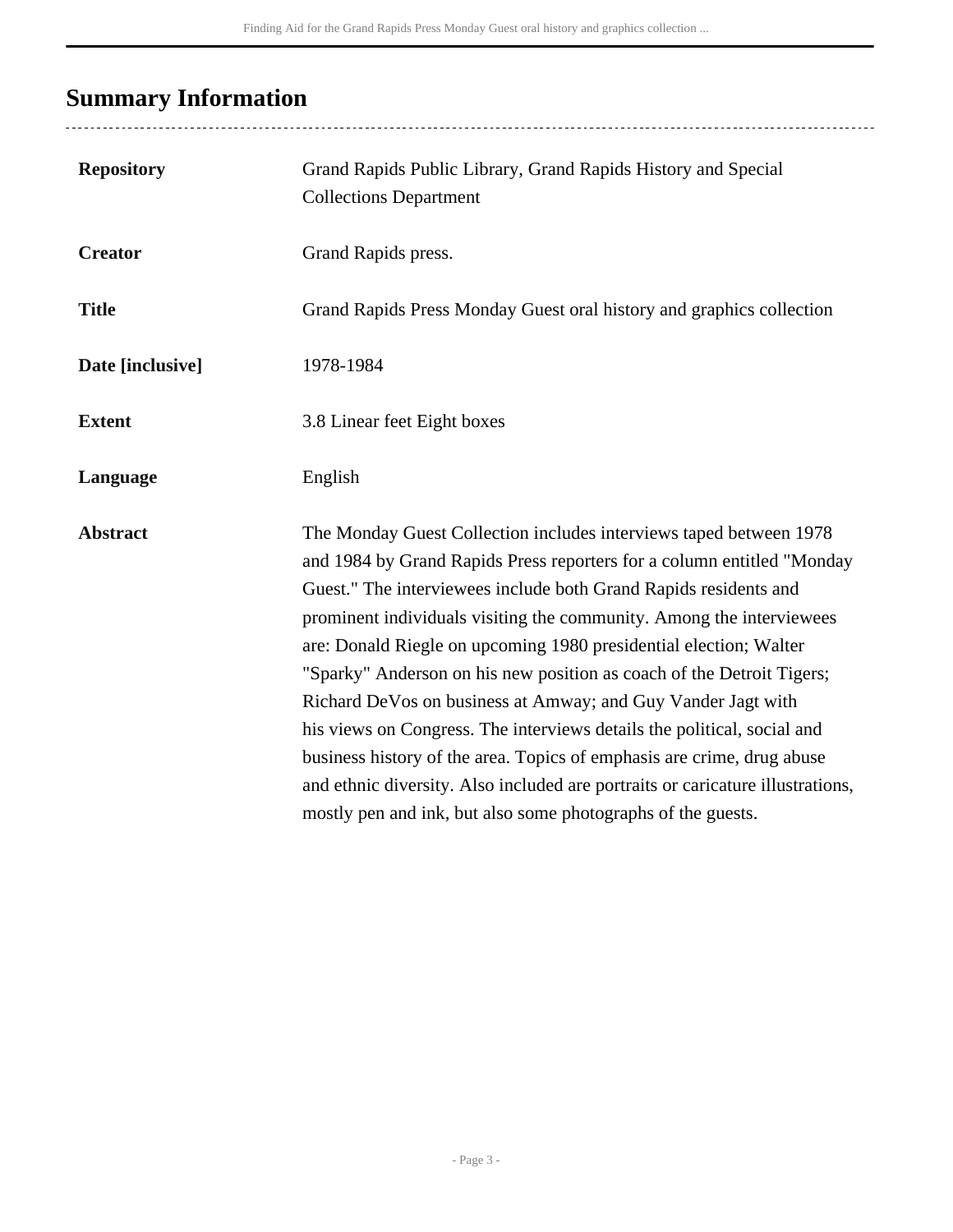## <span id="page-3-0"></span>**Biographical/Historical note**

In 1978, City Historian Gordon Olson, arranged for the tapes from the Grand Rapids Press' Monday Guest series to be donated to the Grand Rapids Public Library. The Press stopped publishing the column in 1984.

It is not known when the illustrations were received in the collection, but many appear to be of the Monday Guest interviewees.

## <span id="page-3-1"></span>**Scope and Contents note**

Contains interviews with residents of Grand Rapids and prominent individuals visiting the community. Among the interviewees are Donald Riegle on the upcoming 1980 presidential elections; Peter Secchia on the Republican Party; Walter "Sparky" Anderson on his new position as coach of the Detroit Tigers; Richard DeVos on business at Amway and how being wealthy has changed his life; and Guy VanderJagt with his views on President Ronald Reagan and Congress.

### <span id="page-3-2"></span>**Arrangement note**

The transcriptions are arranged alphabetically by the last name of the person being interviewed. However, there is currently no cross index from the name to the audio tape number, and no discernable order to the master tapes, either chronological or alphabetical.

## <span id="page-3-3"></span>**Administrative Information**

### **Publication Information**

Grand Rapids Public Library, Grand Rapids History and Special Collections Department June 1993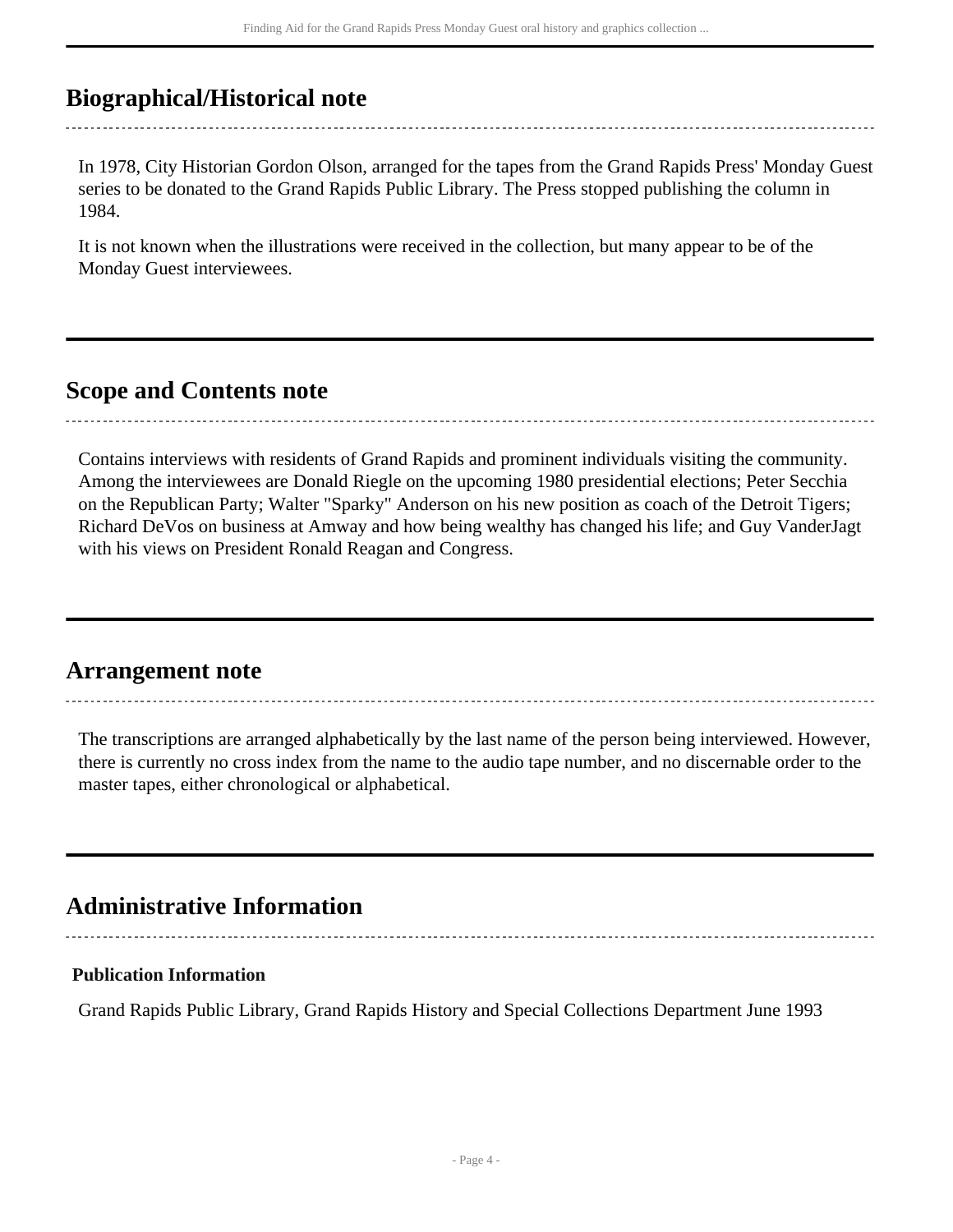### **Immediate Source of Acquisition note**

Grand Rapids Press

# <span id="page-4-0"></span>**Controlled Access Headings**

**Genre(s)**

• oral histories

-----------------------------

### **Geographic Name(s)**

- Grand Rapids (Mich.) -- Biography
- Grand Rapids (Mich.) -- History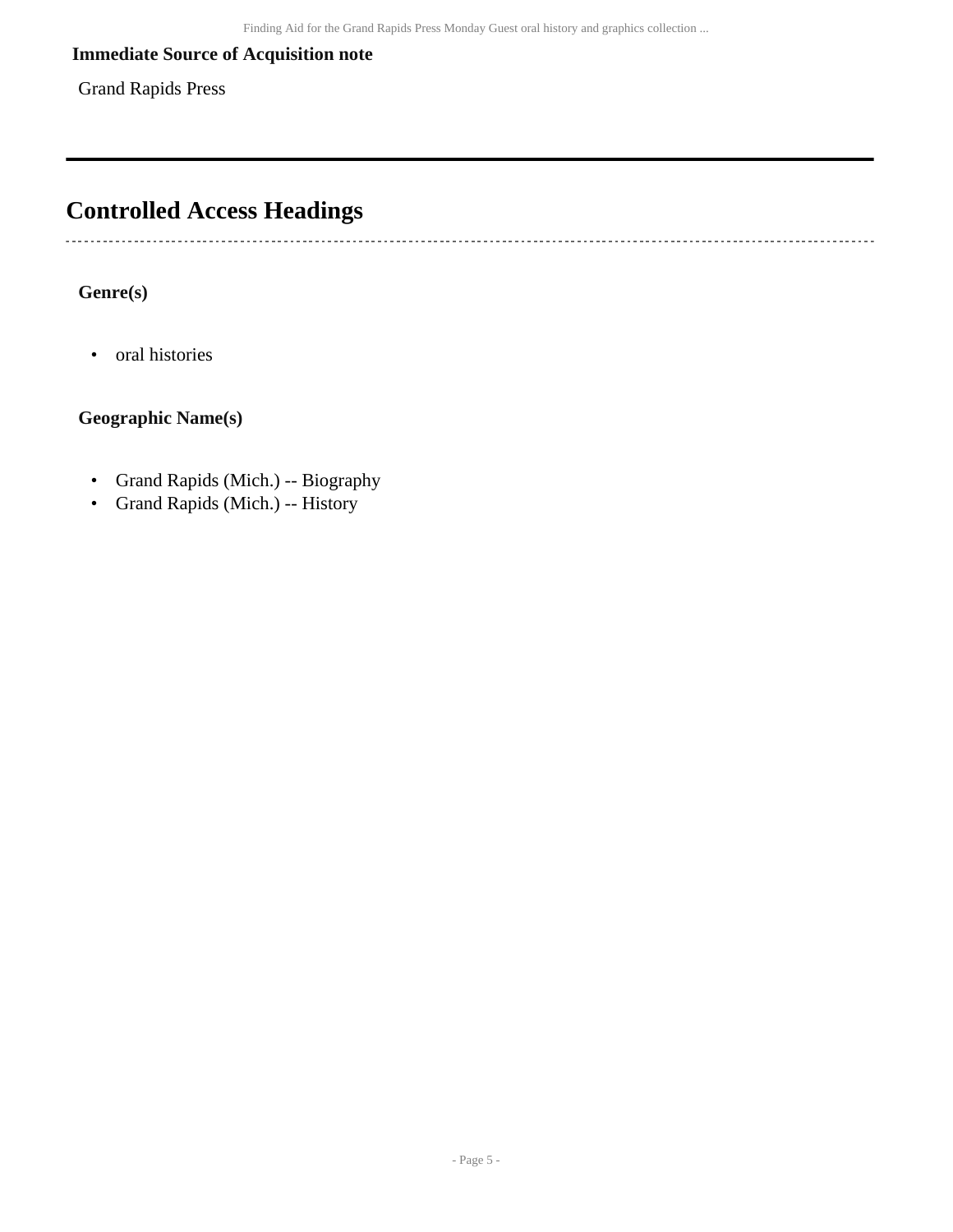# <span id="page-5-0"></span>**Collection Inventory**

#### <span id="page-5-1"></span>**Series I. Oral Histories**

#### **Scope and Contents note**

No donor forms were included in the collection for the tapes. The Grand Rapids Press assumes that publication entails permission to use the information. Anyone wishing to use direct quotes, however, must get permission from the interviewee.

#### **Conditions Governing Use note**

Only Master tapes existed for this collection until 2007. Due to the deteriorating condition of these tapes, a Usage tape must be made before patron use. Usage tapes are being made as requested.

**Subseries A. Audio Tapes. Master Tapes. Use These Tapes Only to Make Usage Tapes.** 

#### **Scope and Contents note**

There are 185 audio tapes, representing about the same number of interviews. Each tape has been assigned a number and they are arranged by that number.

|                                                                                                        | <b>Box</b> | <b>Folder</b> |
|--------------------------------------------------------------------------------------------------------|------------|---------------|
| Jamo, Robert; August 10, 1981; Grand Center. Grand Rapids-Comptroller.<br>Interviewed by Lois Servaas. | 47         |               |
| Wepman, Bob; July 27, 1981; Summerfest. Arts in Grand Rapids.<br>Interviewed by Lois Servaas.          |            |               |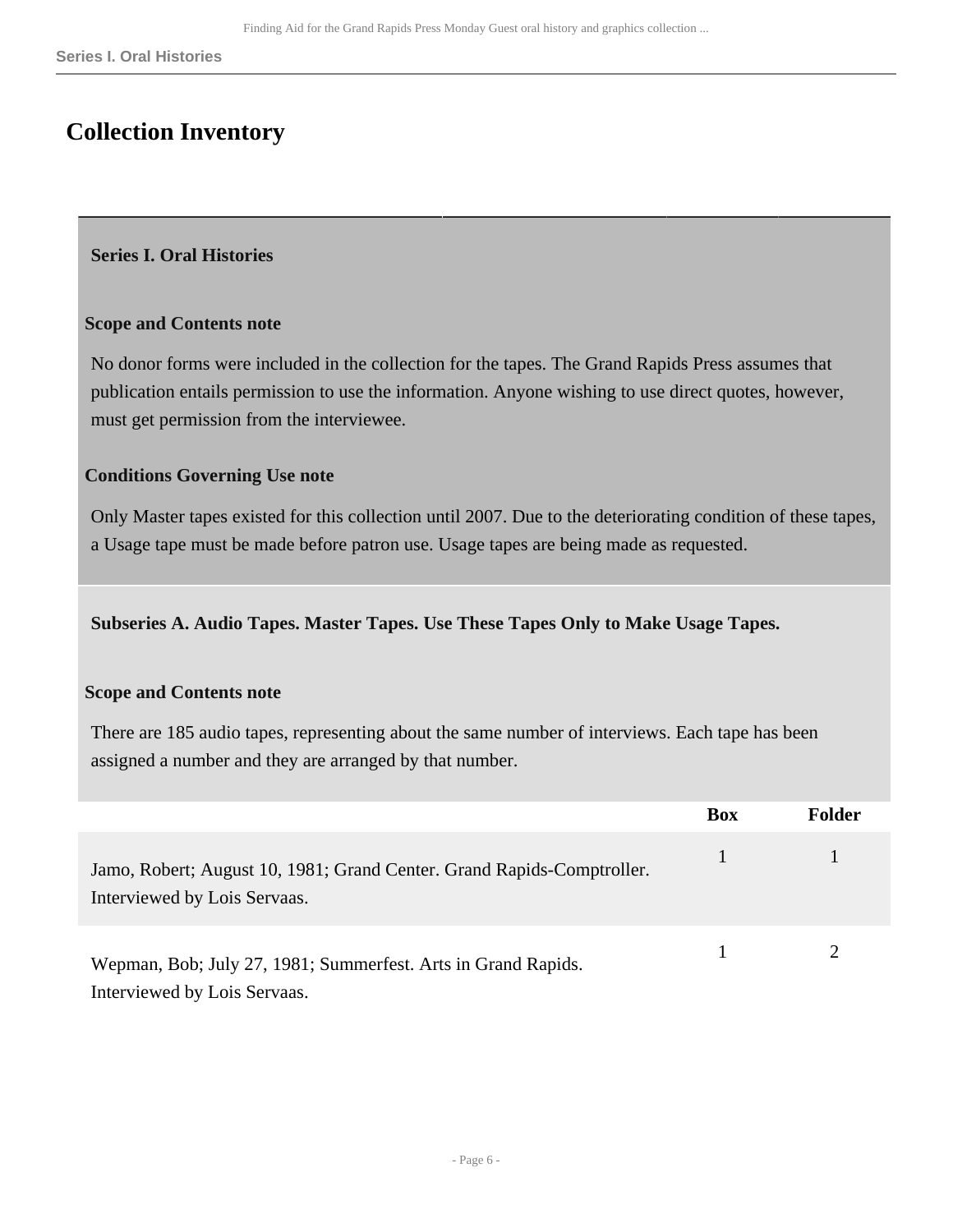| Sorenson, Toni; November 9, 1981; Children and television. Interviewed<br>by Lois Servaas.          | $\mathbf{1}$ | 3              |
|-----------------------------------------------------------------------------------------------------|--------------|----------------|
| Fine, Carla; October 26, 1981; Physicians. Authors. Interviewed by Lois<br>Servaas.                 | $\mathbf{1}$ | $\overline{4}$ |
| Trill, Betty; January 25, 1982; Service stations. Sexism. Interviewed by<br>Lois Servaas.           | $\mathbf{1}$ | 5              |
| Sokowlowski, Stanislaus; September 7, 1981; Polish in Grand Rapids.<br>Interviewed by Lois Servaas. | $\mathbf{1}$ | 6              |
| Jansen, Lynn; Golf. Golfers. Interviewed by Lois Servaas.                                           | $\mathbf{1}$ | $\overline{7}$ |
| Benson, Johnny; May 11, 1981; Automobile racing drivers. Interviewed by<br>Lois Servaas.            | $\mathbf{1}$ | 8              |
| Cook, Alice; December 7, 1981; Authors. Women and employment.<br>Interviewed by Lois Servaas.       | $\mathbf{1}$ | 9              |
| Pranger, James; January 11, 1982; City Centre. Herpolsheimers.<br>Interviewed by Lois Servaas.      | $\mathbf{1}$ | 10             |
| Herman, Don; March 16, 1981; El Salvador. Interviewed by Ted Roelofs.                               | $\mathbf{1}$ | 11             |
| Pierce, Frank; May 4, 1981; Grand Rapids Police Department. Interviewed<br>by Lois Servaas.         | $\mathbf{1}$ | 12             |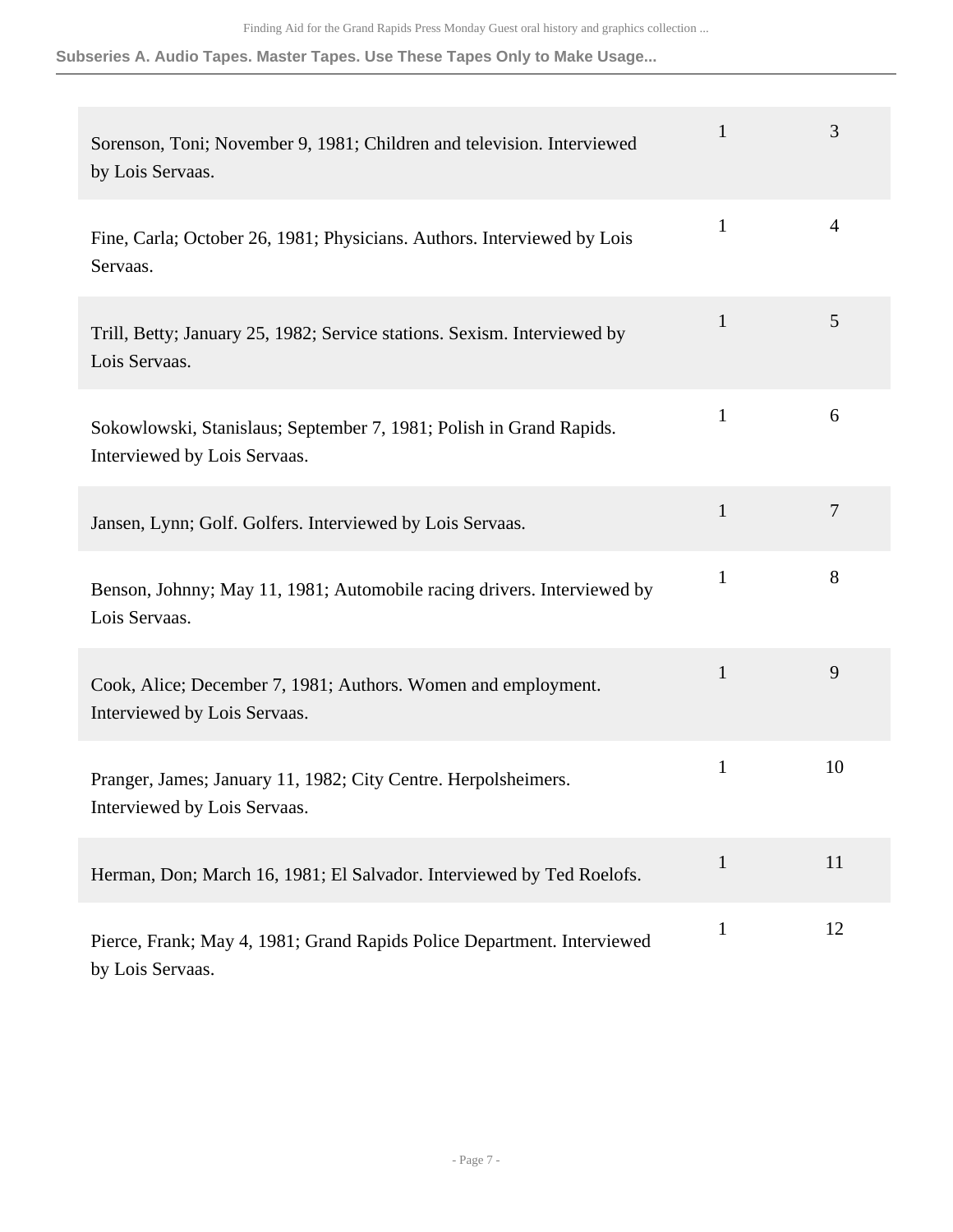| Cloud, Daniel Dr.; November 16, 1981; American Medical Association.<br>Physicians. Interviewed by Lois Servaas. | $\mathbf{1}$ | 13 |
|-----------------------------------------------------------------------------------------------------------------|--------------|----|
| Fader, Daniel; May 18, 1981; Authors. Books and reading. Interviewed by<br>Lois Servaas.                        | $\mathbf{1}$ | 14 |
| Eleveld, Robert; March 9, 1981; Lawyers. Legal ethics. Interviewed by<br>Jim Harger.                            | $\mathbf{1}$ | 15 |
| Fierens, Enrique Dr.; June 22, 1981; Running and Jogging. Interviewed by<br>Lois Servaas.                       | $\mathbf{1}$ | 16 |
| Riegle, Donald; November 2, 1981; U.S. Senate. Interviewed by Lois<br>Servaas.                                  | $\mathbf{1}$ | 17 |
| Kielinen, Cynthia Dr.; August 3, 1981; Nursing schools. Interviewed by<br>Lois Servaas.                         | $\mathbf{1}$ | 18 |
| Meyers, Fred; June 29, 1981; John Ball Park Zoo. Interviewed by Lois<br>Servaas.                                | $\mathbf{1}$ | 19 |
| Swart, David; December 22, 1980; Milkman. Interviewed by Steve<br>Grinczel.                                     | $\mathbf{1}$ | 20 |
| Lefebvre, Richard; May 26, 1980; Volcanoes. Interviewed by Bill Dalton.                                         | $\mathbf{1}$ | 21 |
| Mollema, Bernie; July 9, 1979; Coal. Coal mines. Interviewed by Lois<br>Servaas.                                | $\mathbf{1}$ | 22 |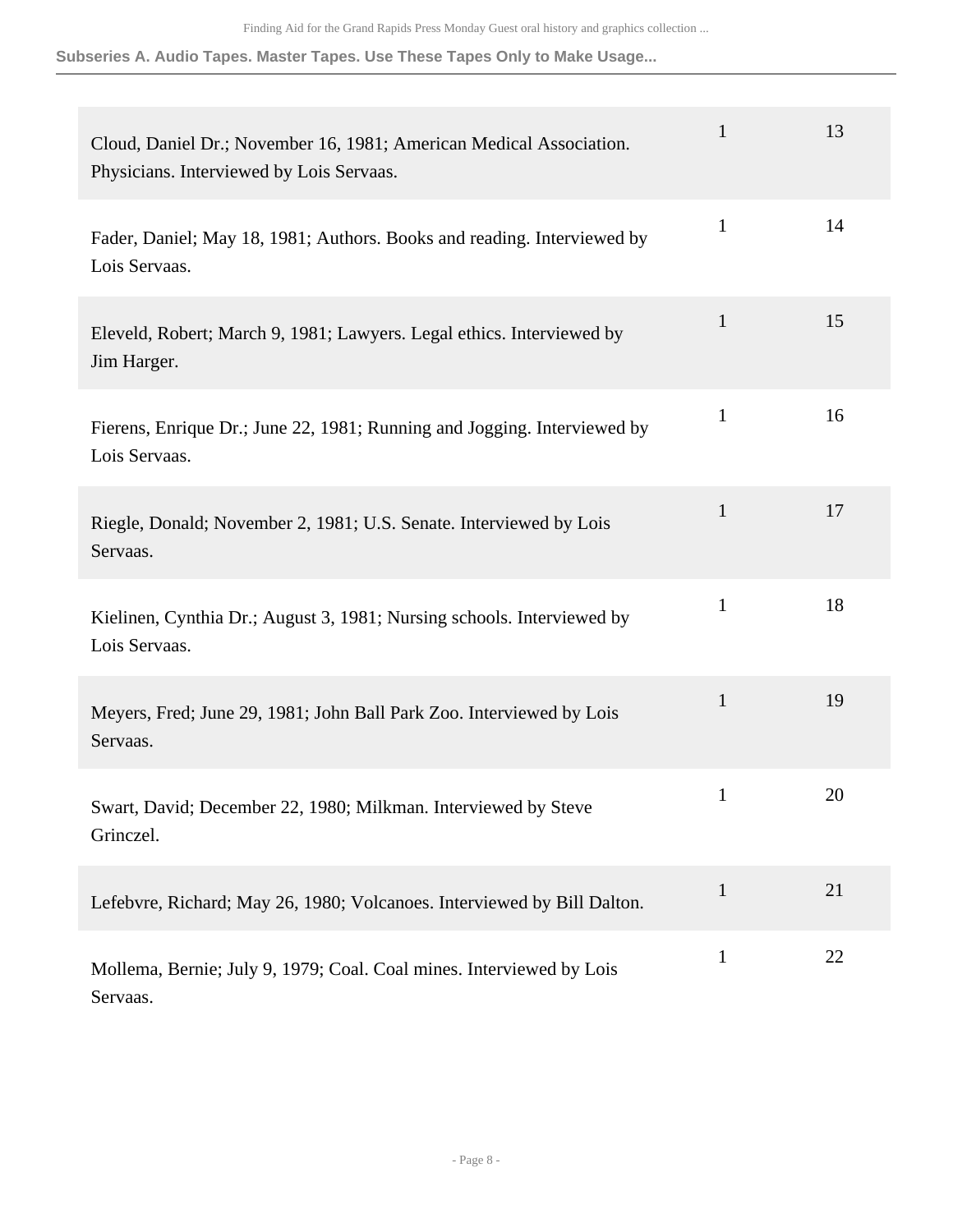| Ostapowicz, Daniel; November 20, 1978; Police. Grand Rapids Police<br>Department. Interviewed by Jim Mencarelli.                     | $\mathbf{1}$ | 23 |
|--------------------------------------------------------------------------------------------------------------------------------------|--------------|----|
| Schubert, Lee; August 18, 1980; Federal Armored Service. Interviewed by<br><b>Bill Dalton.</b>                                       | $\mathbf{1}$ | 24 |
| Letts, John; November 30, 1981; African-Americans in Grand Rapids.<br>African-Americans and employment. Interviewed by Lois Servaas. | $\mathbf{1}$ | 25 |
| Myers, John; December 21, 1981; Attitudes among hotel employees.<br>Amway Grand Plaza Hotel. Interviewed by Lois Servaas.            | $\mathbf{1}$ | 26 |
| Secchia, Peter; September 21, 1981; Republican Party. Interviewed by<br>Lois Servaas.                                                | $\mathbf{1}$ | 27 |
| Zainea, Joseph; May 25, 1981; Grand Rapids City Manager. Interviewed<br>by Lois Servaas.                                             | $\mathbf{1}$ | 28 |
| Steinbacher, Robert; April 20, 1980; Outer space exploration. Space<br>vehicles. Interviewed by Lois Servaas.                        | 1            | 29 |
| Woodall, Thomas; August 24, 1981; Rockford Register. Newspapers.<br>Interviewed by Lois Servaas.                                     | $\mathbf{1}$ | 30 |
| Dill, Don; July 6, 1981; Labor Unions. Interviewed by Lois Servaas.                                                                  | $\mathbf{1}$ | 31 |
| Rydel, Christine; April 27, 1981; USSR. Interviewed by Lois Servaas.                                                                 | $\mathbf{1}$ | 32 |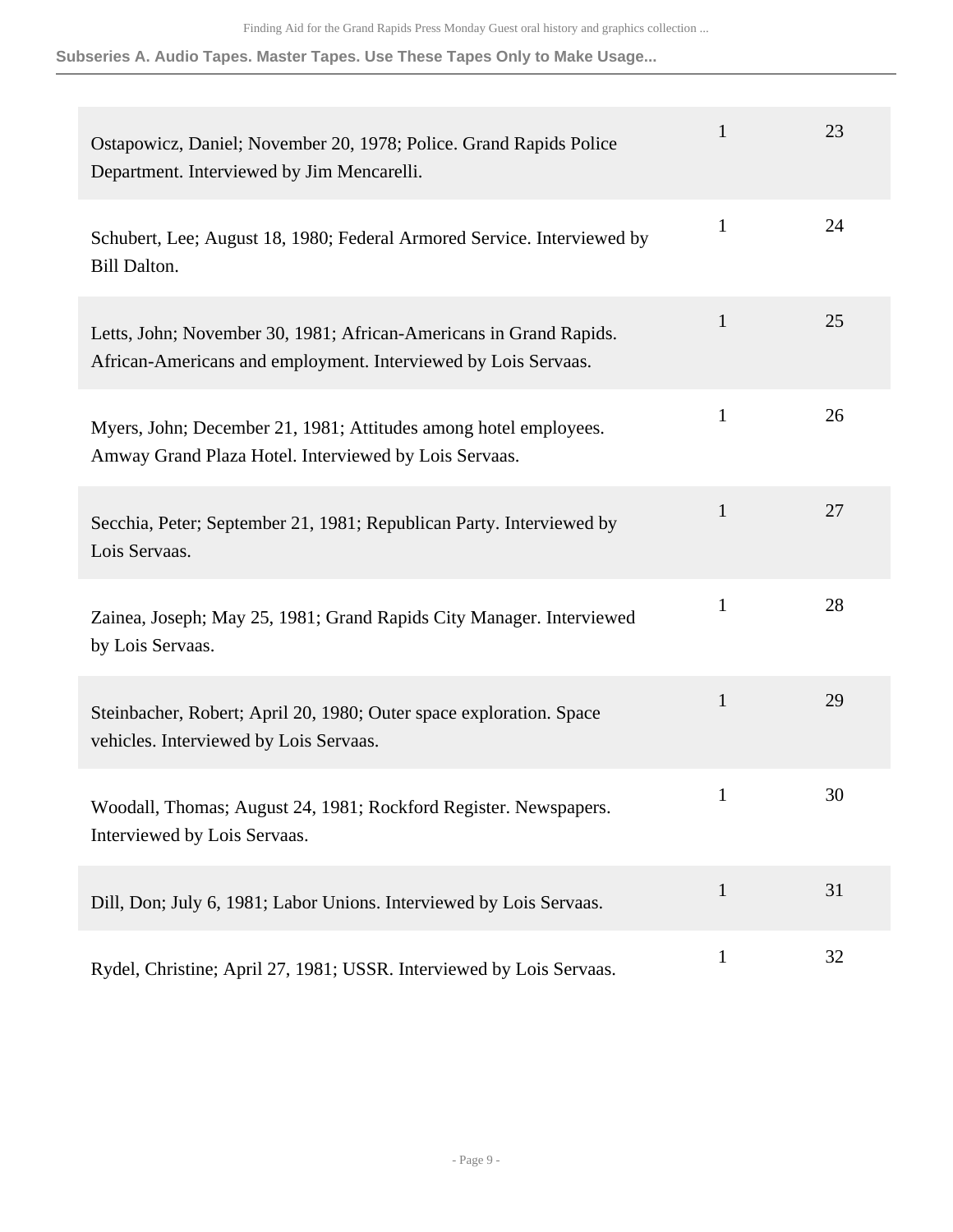| Adams, Thomas; Advertising. Automobile sales. Interviewed by Lois<br>Servaas.                              | $\mathbf{1}$ | 33 |
|------------------------------------------------------------------------------------------------------------|--------------|----|
| Bernard, G. Stevens; February 15, 1982; Grand Center. Interviewed by<br>Lois Servaas.                      | $\mathbf{1}$ | 34 |
| Koperski, James; April 6, 1981; Internal Revenue Service. Tax evasion.<br>Interviewed by Jim Harger.       | $\mathbf{1}$ | 35 |
| McNamara, John; July 20, 1981; Dramatists. Authors. Interviewed by Lois<br>Servaas.                        | $\mathbf{1}$ | 36 |
| Wiersma, Charles; June 1, 1981; Property Tax. Interviewed by Lois<br>Servaas.                              | $\mathbf{1}$ | 37 |
| Lampani, Pat; Polish in U.S. Interviewed by Lois Servaas.                                                  | $\mathbf{1}$ | 38 |
| Smietanka, John; November 23, 1981; U.S. Attorney (West District-<br>Michigan). Interviewed by Jim Harger. | $\mathbf{1}$ | 39 |
| Myburgh, Gert; July 13, 1981; South Africa. Apartheid. Interviewed by<br>Lois Servaas.                     | $\mathbf{1}$ | 40 |
| Schunack, Christian; June 8, 1981; Amway Grand Plaza Hotel.<br>Interviewed by Lois Servaas.                | $\mathbf{1}$ | 41 |
| Levin, Barbara; March 30, 1981; U.S. Government officials and<br>employees. Interviewed by Lois Servaas.   | $\mathbf{1}$ | 42 |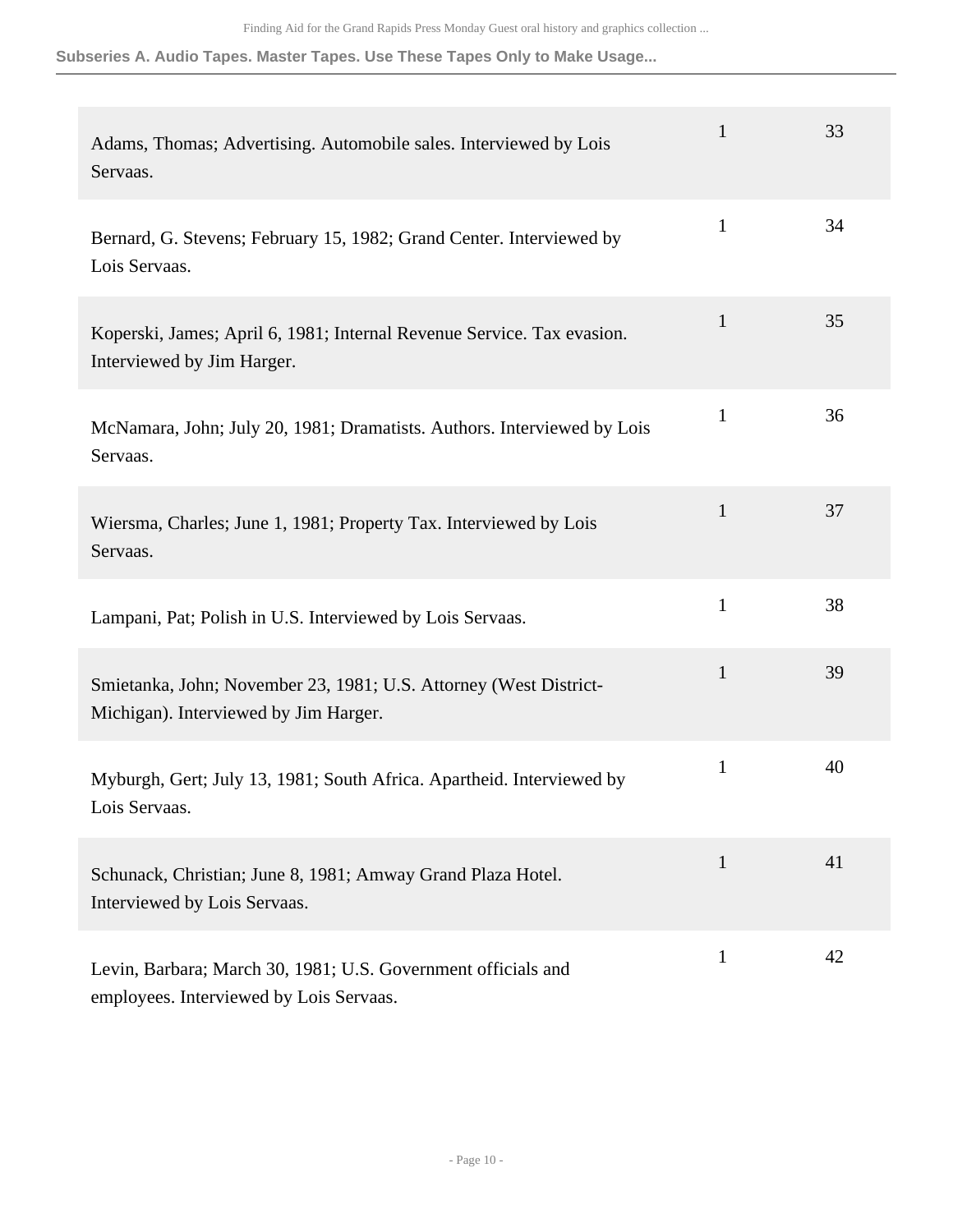| Reich, Alan; December 14, 1981; Handicapped. Interviewed by Lois<br>Servaas.                                           | $\mathbf{1}$   | 43 |
|------------------------------------------------------------------------------------------------------------------------|----------------|----|
| Sullivan, Robert J.; August 17, 1981; Grand River - West Bank.<br>Interviewed by Lois Servaas.                         | $\mathbf{1}$   | 44 |
| Wiersma, Dr. Jay; June 15, 1981; Sports medicine. Interviewed by Lois<br>Servaas.                                      | $\overline{2}$ | 45 |
| Disselkoen, Randy; August 31, 1981; Jewelry stores. Interviewed by Lois<br>Servaas.                                    | $\overline{2}$ | 46 |
| Fisher, George; November 17, 1980; Discrimination in employment and<br>public contracts. Interviewed by Tony Williams. | $\mathbf{2}$   | 47 |
| Donovan, Melissa; April 21, 1980; Teachers. Forest Hills School System.<br>Interviewed by Laura Walker.                | $\overline{2}$ | 48 |
| Collins, Paul; September 15, 1980; Artists. Interviewed by Tony<br>Williams.                                           | $\overline{2}$ | 49 |
| Carmody, Joe; August 11, 1980; Child Abuse. Interviewed by Lynn<br>Anderson.                                           | $\mathbf{2}$   | 50 |
| Bouwman, Jim; August 25, 1980; Domestic architecture. Interviewed by<br>Matt Gryzan.                                   | $\mathbf{2}$   | 51 |
| Davidson, Harold; October 13, 1980; United Way. Interviewed by Jim<br>Harger.                                          | $\overline{2}$ | 52 |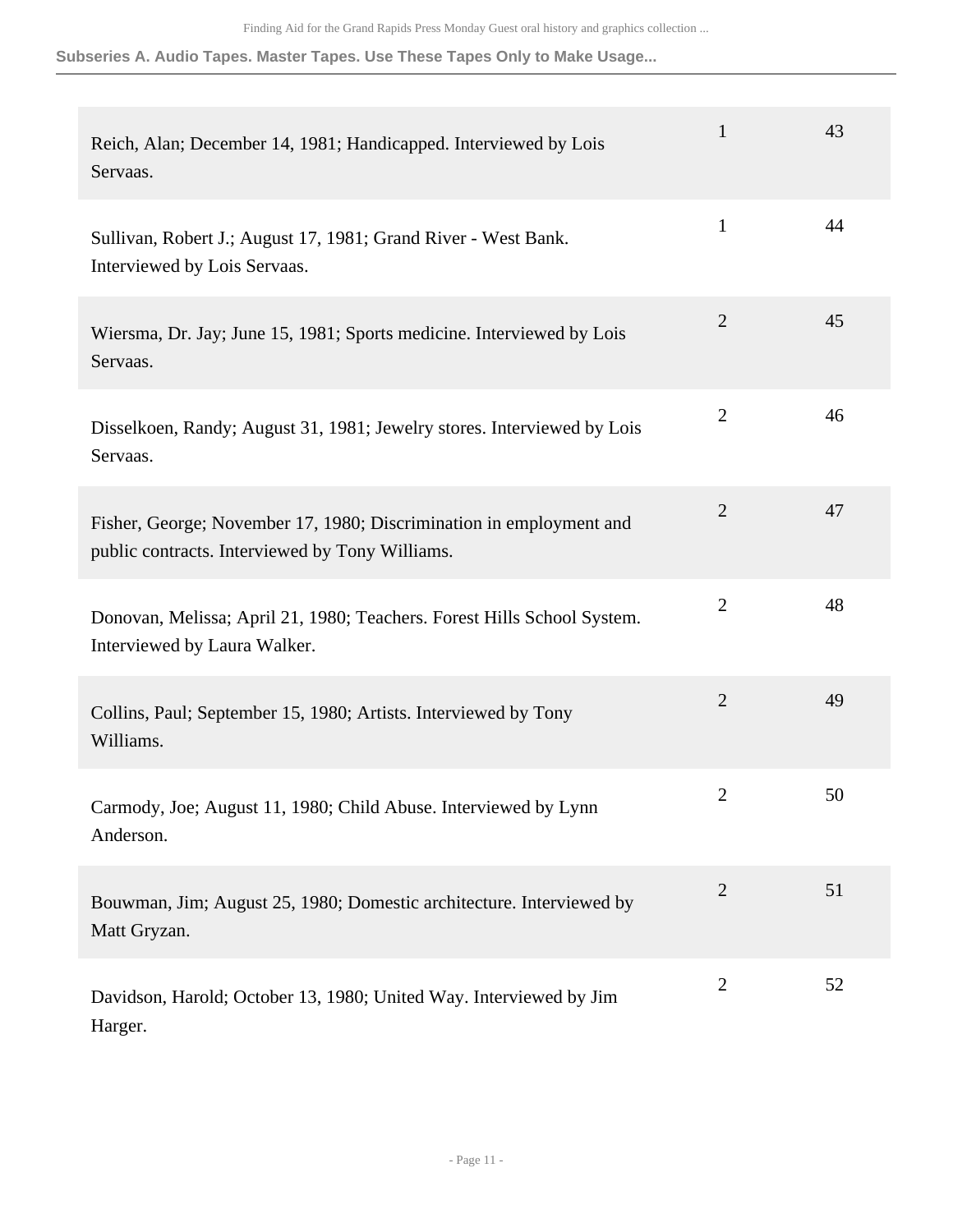| Proctor, Eugene; May 17, 1982; N.A.A.C.P. Baxter Community Center.<br>Interviewed by Lois Servaas.           | $\overline{2}$ | 53 |
|--------------------------------------------------------------------------------------------------------------|----------------|----|
| Raz, Robert; September 24, 1979; Grand Rapids Public Library.<br>Interviewed by Cynthia March.               | $\overline{2}$ | 54 |
| Rodin, Jill; September 3, 1979; Marriage. Interviewed by Lois Servaas.                                       | $\mathbf{2}$   | 55 |
| Seifullah, Noah Abdul; February 26, 1979; Black Muslims.                                                     | $\overline{2}$ | 56 |
| Walsh, Tom; October 2, 1979; Kent County Airport.                                                            | $\overline{2}$ | 57 |
| Barr, Hazel; November 3, 1980; Grand Rapids Public Library. Interviewed<br>by Jerry Morlock.                 | $\overline{c}$ | 58 |
| Bertram, John; June 23, 1980; Netherlands. Interviewed by Jim<br>Mencarelli.                                 | $\mathbf{2}$   | 59 |
| Patterson, Reverend William; July 16, 1979; African-American Churches.<br>Interviewed by Jacci Bates-Wilson. | $\overline{2}$ | 60 |
| Parks, Karen Sue; August 20, 1979; Beauty Contests. Interviewed by Lois<br>Servaas.                          | $\mathfrak{2}$ | 61 |
| Murdoch, Robert; December 24, 1979; Grand Rapids Art Museum.<br>Interviewed by Bernice Mancewicz.            | $\overline{2}$ | 62 |
| Most, Reverend William; April 16, 1979; Jail Ministry.                                                       | $\overline{2}$ | 63 |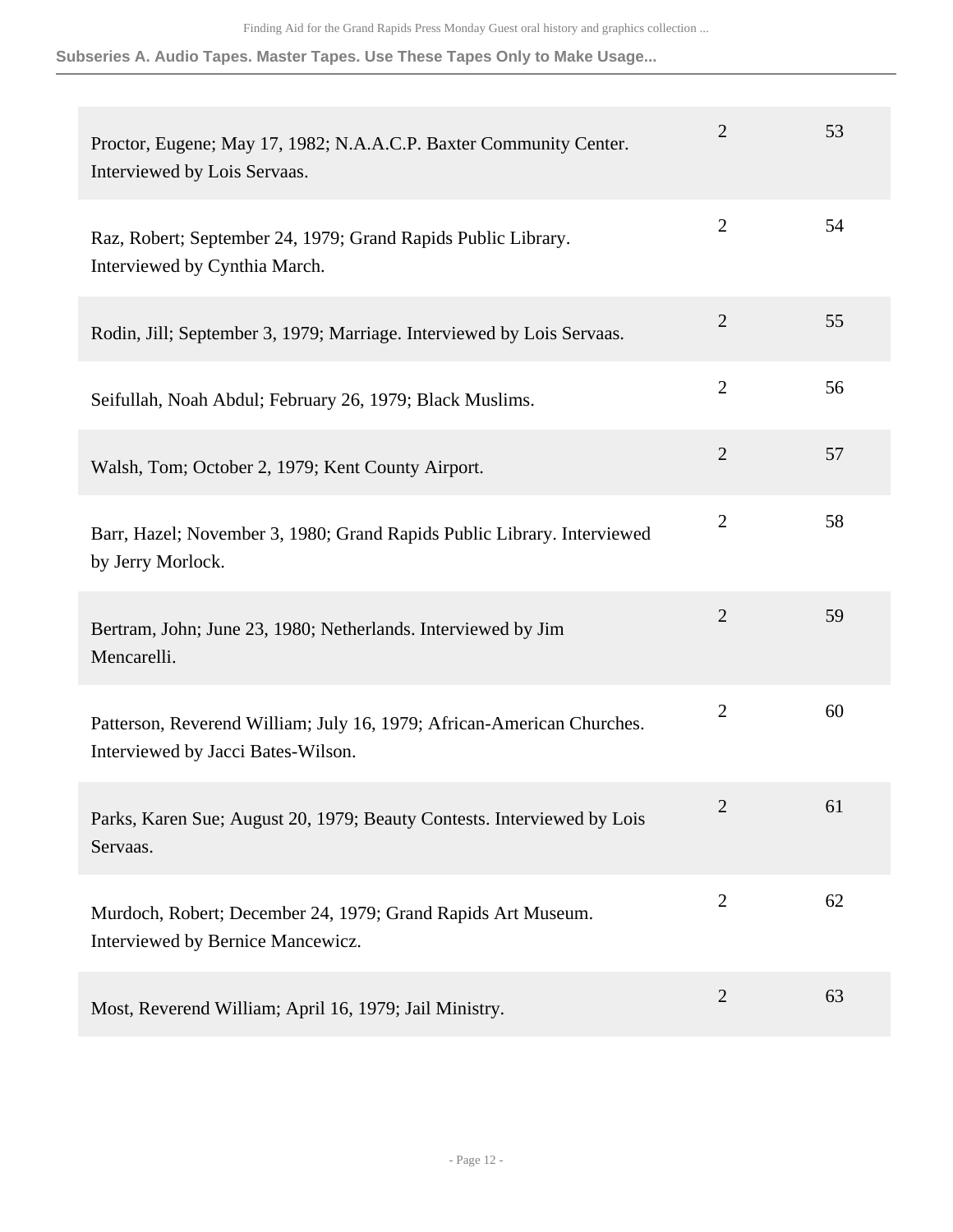| Piegols, John; November 19, 1979; Hiking. Interviewed by Jacci Bates-<br>Wilson.                | $\overline{2}$ | 64 |
|-------------------------------------------------------------------------------------------------|----------------|----|
| Bartoli, Moe; May 28, 1979; Hockey. Grand Rapids Owls. Interviewed by<br>Bill Cornwell.         | $\overline{2}$ | 65 |
| Austin, Kyle; November 12, 1979; Blind. Interviewed by Julie Ridenour.                          | $\overline{2}$ | 66 |
| Anderson, Larry; July 23, 1979; Cab drivers. Interviewed by Tom Henry.                          | $\overline{2}$ | 67 |
| VanderJagt, Guy; July 14, 1980; 1980 U.S. Presidential Election.<br>Interviewed by Tom Limmer.  | $\overline{2}$ | 68 |
| Thomas, Karen; May 19, 1980; Authors. Interviewed by Jacci Bates-<br>Wilson.                    | $\overline{2}$ | 69 |
| DeVos, Richard; October 22, 1979; Amway Corporation. Interviewed by<br>Lois Servaas.            | $\overline{2}$ | 70 |
| Cook, Don; September 10, 1979; Guns. Interviewed by Bill Dalton.                                | $\overline{2}$ | 71 |
| Cermak, Eleanor; April 9, 1979; Exotic dancing. Interviewed by Sharon<br>Hanks.                 | 2              | 72 |
| Breitenbeck, Bishop Joseph; February 19, 1979; Catholic Church.<br>Interviewed by Jim McFarlin. | $\overline{2}$ | 73 |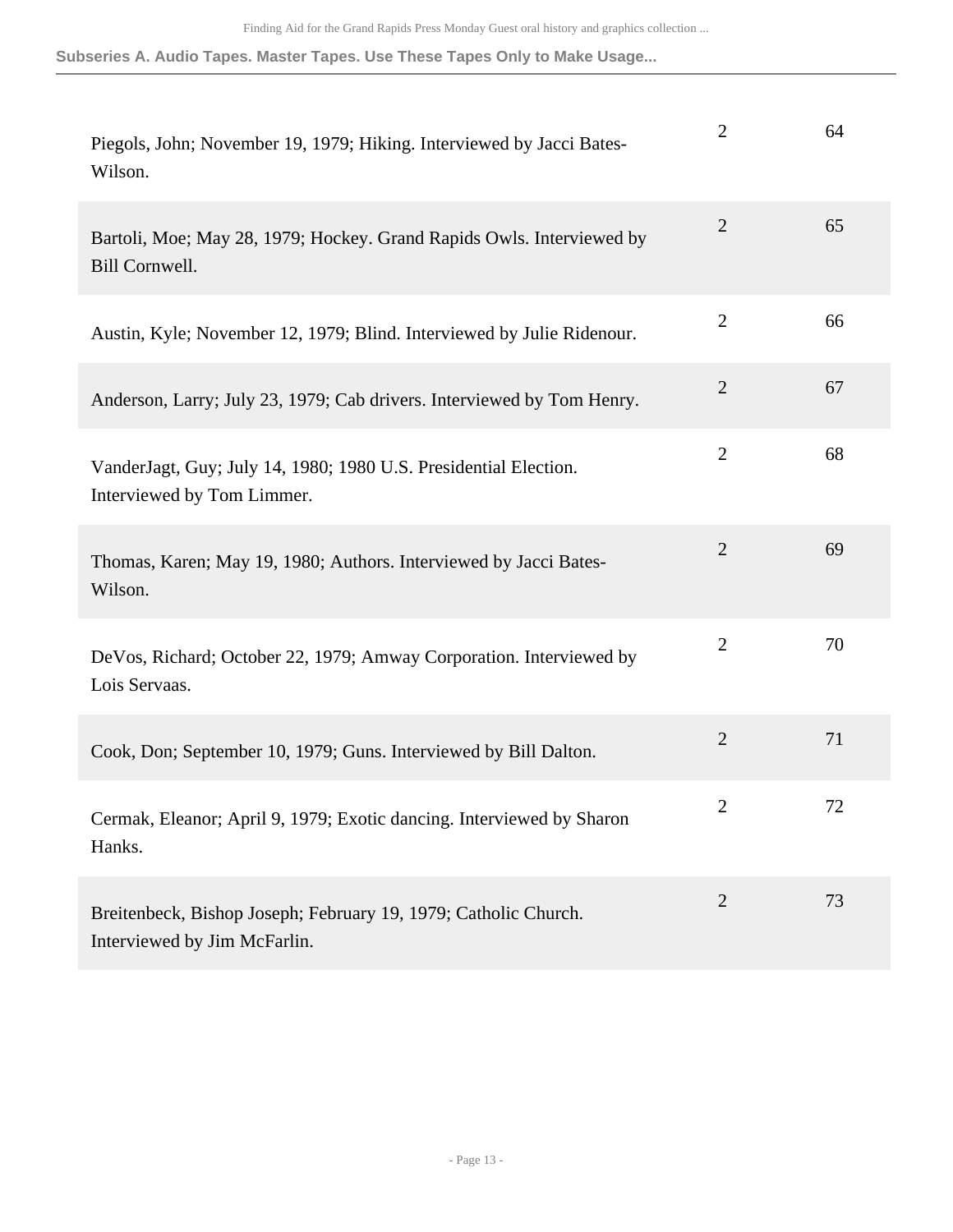| Bozo the Clown (Dick Richards); March 5, 1979; Bozo the Clown.<br>WZZM-TV. Interviewed by Tom Rademacher.             | $\overline{2}$ | 74  |
|-----------------------------------------------------------------------------------------------------------------------|----------------|-----|
| Lamberts, Peter; June 4, 1979; Kentwood. Interviewed by Bill Rowles.                                                  | $\overline{2}$ | 75  |
| Johnson, Donald; April 23, 1979; Michigan Court System. Michigan 61st<br>District Court. Interviewed by Sharon Banks. | $\overline{2}$ | 76  |
| Riegle, Donald; July 30, 1979; U.S. Senate. Interviewed by Tom Limmer.                                                | $\overline{2}$ | 77a |
| Hammond, Ralph; August 13, 1979; Refuse collection. Interviewed by<br>Tom Limmer.                                     | $\overline{2}$ | 77b |
| Gordon, Brenda; June 11, 1979; Women and employment. Interviewed by<br>Beth Regenmorter.                              | $\overline{2}$ | 78  |
| Farrent, Don; October 29, 1979; Ghosts. Interviewed by Jim Mencarelli.                                                | $\overline{2}$ | 79  |
| Morrissey, Paul; September 17, 1979; Electric cars. Interviewed by Chris<br>Meehan.                                   | $\overline{2}$ | 80  |
| Meyer, Greg; May 21, 1979; Running. Interviewed by Lois Servaas.                                                      | $\overline{2}$ | 81  |
| Gillies, Dr. Robert; March 31, 1980; Paleontology. Interviewed by Lois<br>Servaas.                                    | $\overline{2}$ | 82  |
| Harper, Jack; August 4, 1980; John Birch Society. Interviewed by Jerry<br>Murlock                                     | $\mathbf{2}$   | 83  |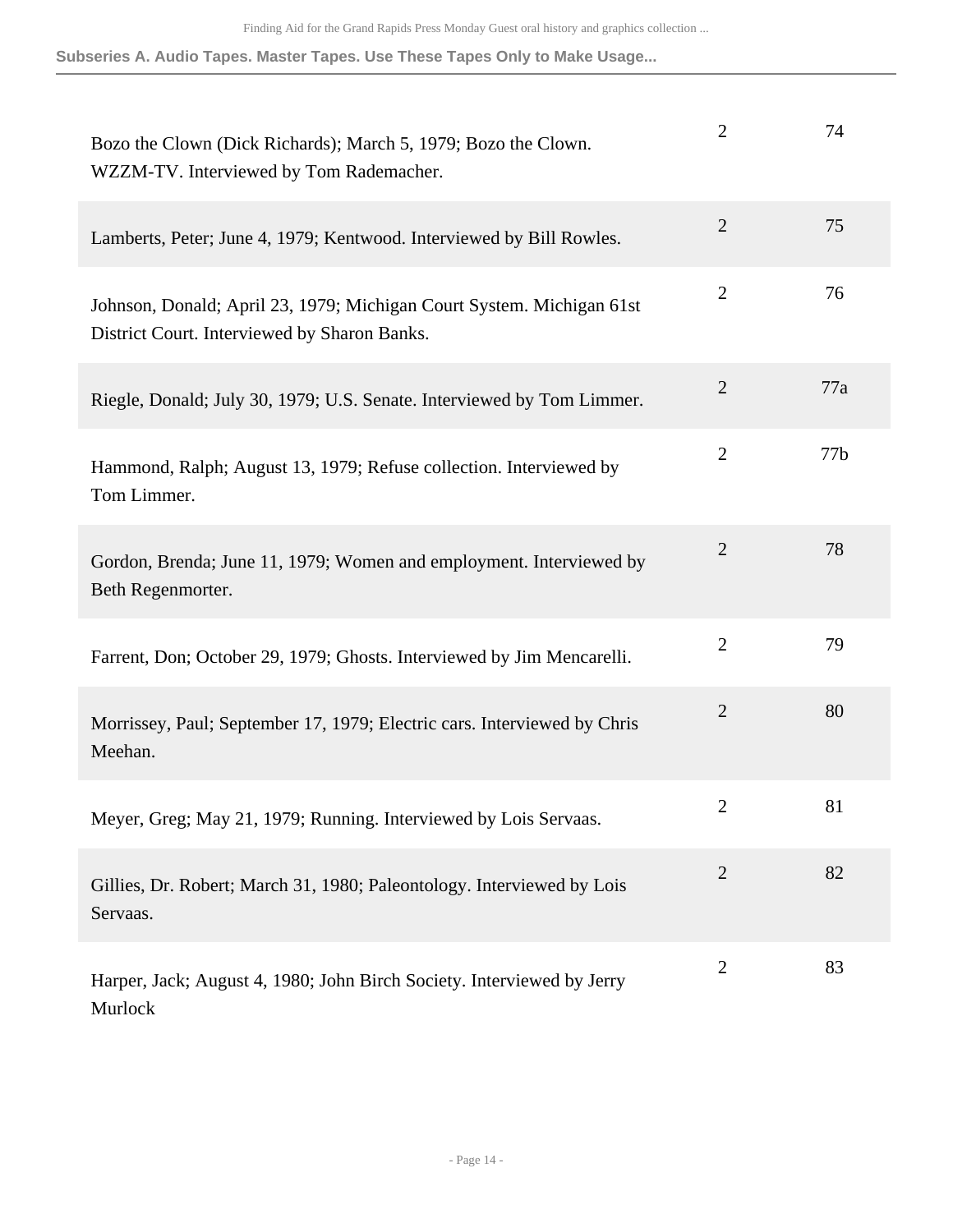| Heth, Claude; October 20, 1980; Downtown Grand Rapid. Interviewed by<br>Tom McCarthy.                       | $\overline{2}$ | 84 |
|-------------------------------------------------------------------------------------------------------------|----------------|----|
| Kennedy, Richard; June 2, 1980; Kennedy Research Center Inc.<br>Interviewed by Lois Servaas.                | $\overline{2}$ | 85 |
| Triemstra, Bruce; January 28, 1980; U.S. Census. Interviewed by Tom<br>Limmer.                              | $\overline{2}$ | 86 |
| Krygawski, Jan; City planning. Interviewed by Lois Servaas.                                                 | $\overline{2}$ | 87 |
| Bieber, Owen; February 18, 1980; United Auto Workers. Interviewed by<br>Tom McCarthy.                       | $\overline{2}$ | 88 |
| Harvey, Chet; Water Supply. Underground formations. G.R. Water dept.                                        | 3              | 89 |
| Light, Don; January 14, 1980; Kent County Airport. Air traffic controllers.<br>Interviewed by Lois Servaas. | $\mathfrak{Z}$ | 90 |
| McGoff, John; March 10, 1980; Newspapers. Publishers. Interviewed by<br><b>Bill Dalton.</b>                 | 3              | 91 |
| Lewandowski, Alois; September 8, 1980; Poland. Polish in United States.<br>Interviewed by Sharon Hanks.     | 3              | 92 |
| Reath, Richard; November 10, 1980; Gypsy moth. Interviewed by Matt<br>Gryzan.                               | 3              | 93 |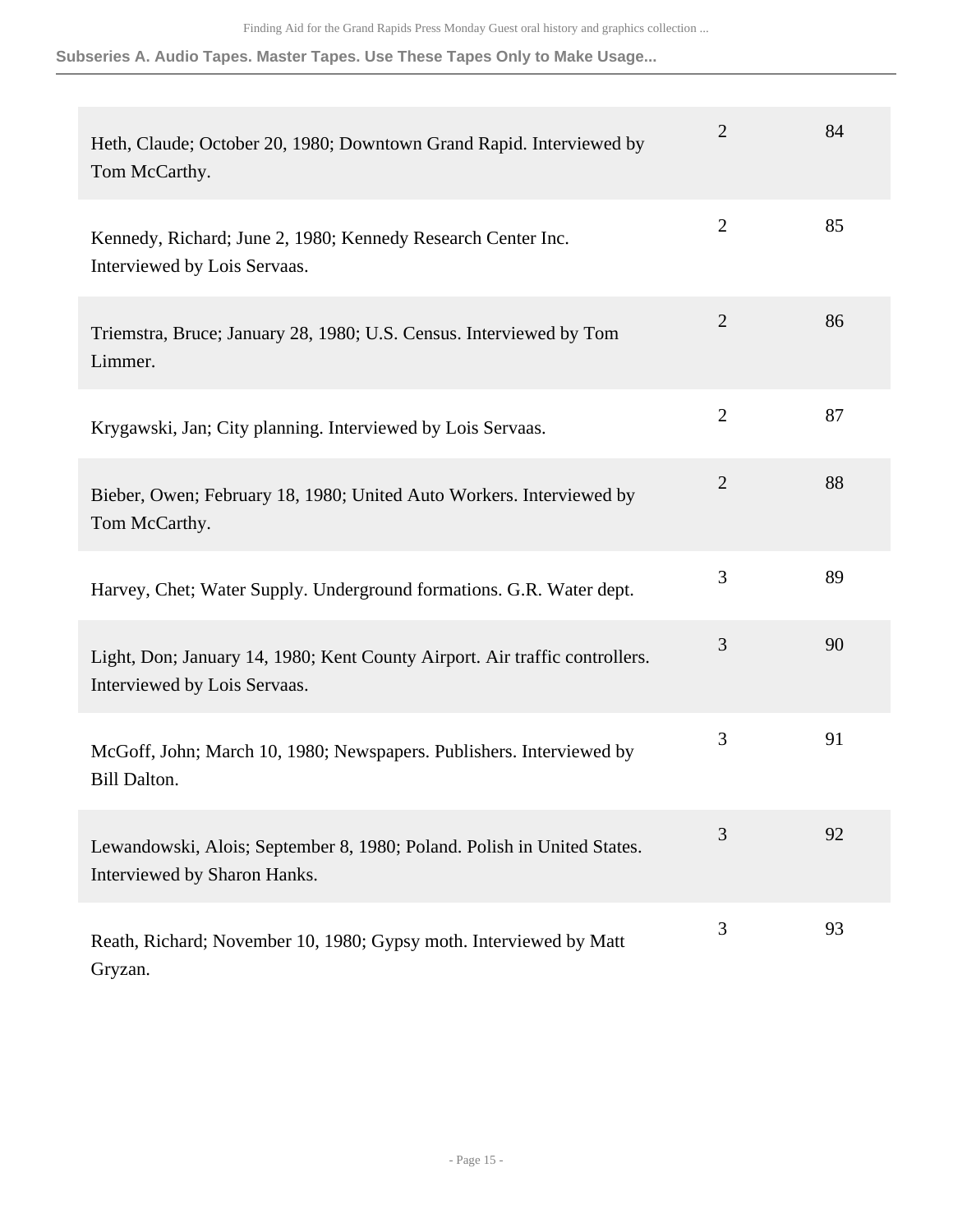| Raaymaker, Barb; September 22, 1980; Capitol lunch. Interviewed by<br>Jerry Morlock.              | 3 | 94      |
|---------------------------------------------------------------------------------------------------|---|---------|
| Streitel, Adam; October 6, 1980; Soccer. Interviewed by Steve Grinczel.                           | 3 | 95      |
| Simon, Phil; July 7, 1980; Hockey. Stadium Arena. Interviewed by Corky<br>Meinecke.               | 3 | 96      |
| Stanton, Robert; April 14, 1980; Income tax. Interviewed by Julie<br>Ridenour.                    | 3 | 97      |
| Plantinga, Alvin; January 21, 1980; Religion.                                                     | 3 | 98      |
| Serfontein, Hennie; South Africa. Interviewed by Lynn Afendoulis.                                 | 3 | $99a-b$ |
| Steketee, John; February 07, 1983; Kent County. Juvenile Court.<br>Interviewed by Julie Ridenour. | 3 | 100     |
| Darity, Martin; November 29, 1982; Tourism. Interviewed by Matt<br>Gryzan.                        | 3 | 101     |
| Westra, Jim; October 25, 1982; Halloween. Interviewed by Ben<br>Beversluis.                       | 3 | 102     |
| Roth, Joan; August 16, 1982; Street people. Authors. Interviewed by Lynn<br>Afendoulis.           | 3 | 103     |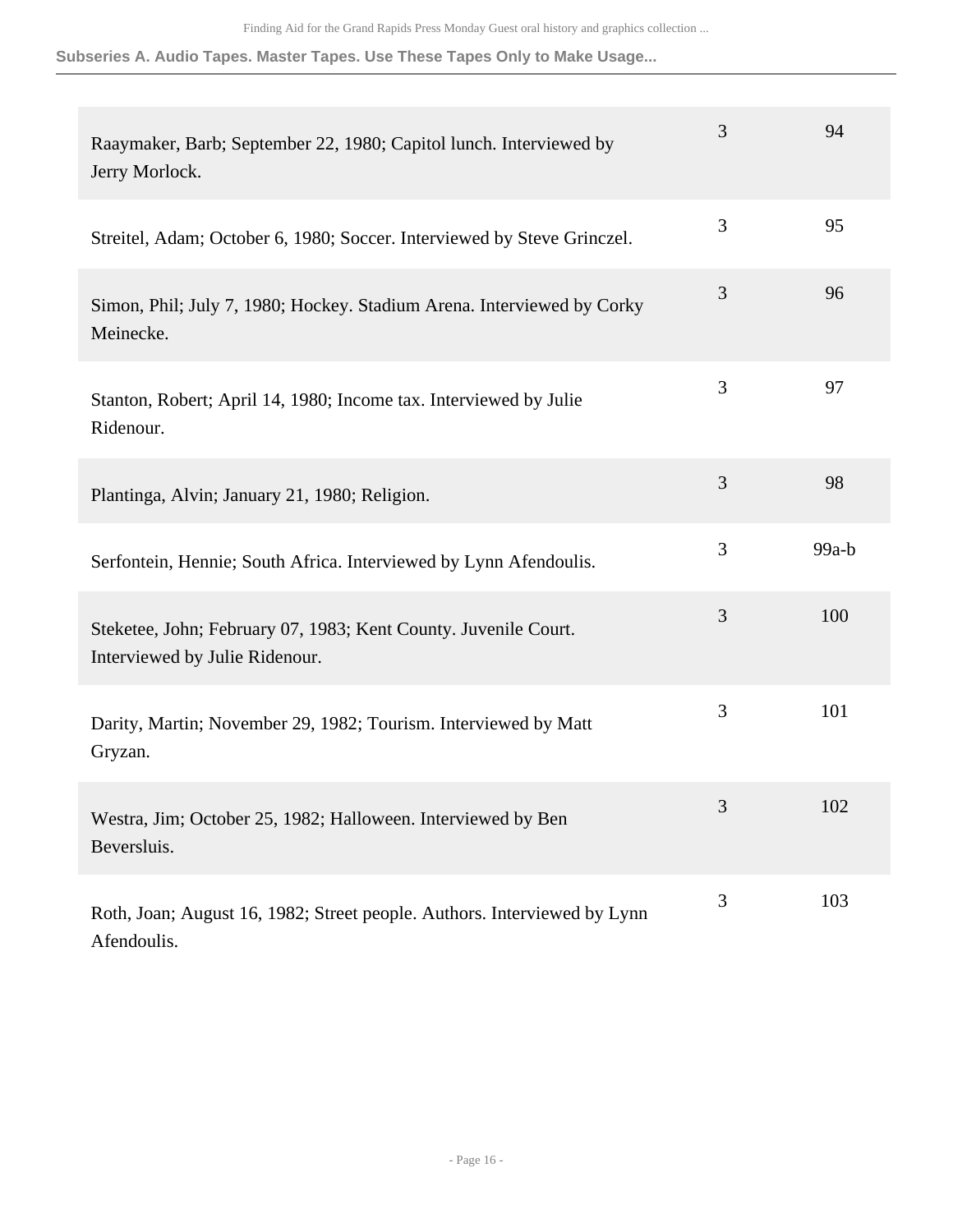| Weekley, Terri; December 27, 1982; N.A.A.C.P. African#Americans in<br>Grand Rapids.                | 3              | 104 |
|----------------------------------------------------------------------------------------------------|----------------|-----|
| Rosenheim, Edward; September 13, 1982; Authors. Satire. Interviewed by<br>Lynn Afendoulis.         | 3              | 105 |
| Wright, Phyllis; June 21, 1982; Humane Society. Kent County.<br>Interviewed by Lois Servaas.       | 3              | 106 |
| Timpson, Jerold; July 26, 1982; White collar job tip. Interviewed by Joe<br>Crawford.              | 3              | 107 |
| Shamma, Dr. Amal; December 13, 1982; Lebanon. Physicians.<br>Interviewed by Lynn Afendoulis.       | 3              | 108 |
| Gates, Tony; March 29, 1982; WLAV. Drug abuse. Interviewed by Lois<br>Servaas.                     | $\mathfrak{Z}$ | 109 |
| Scott, Jim; October 18, 1982; Physical Education. Russia. Interviewed by<br>John Barnes.           | $\mathfrak{Z}$ | 110 |
| Rice, Rev. Allen; Public policy and alcohol problems. Alcoholism.                                  | 3              | 111 |
| Panapoulos, Chris; January 4, 1982; Hair styling. Interviewed by Lois<br>Servaas.                  | 3              | 112 |
| Hayden, William; November 8, 1982; Capital punishment. Prisons.<br>Interviewed by Lynn Afendoulis. | 3              | 113 |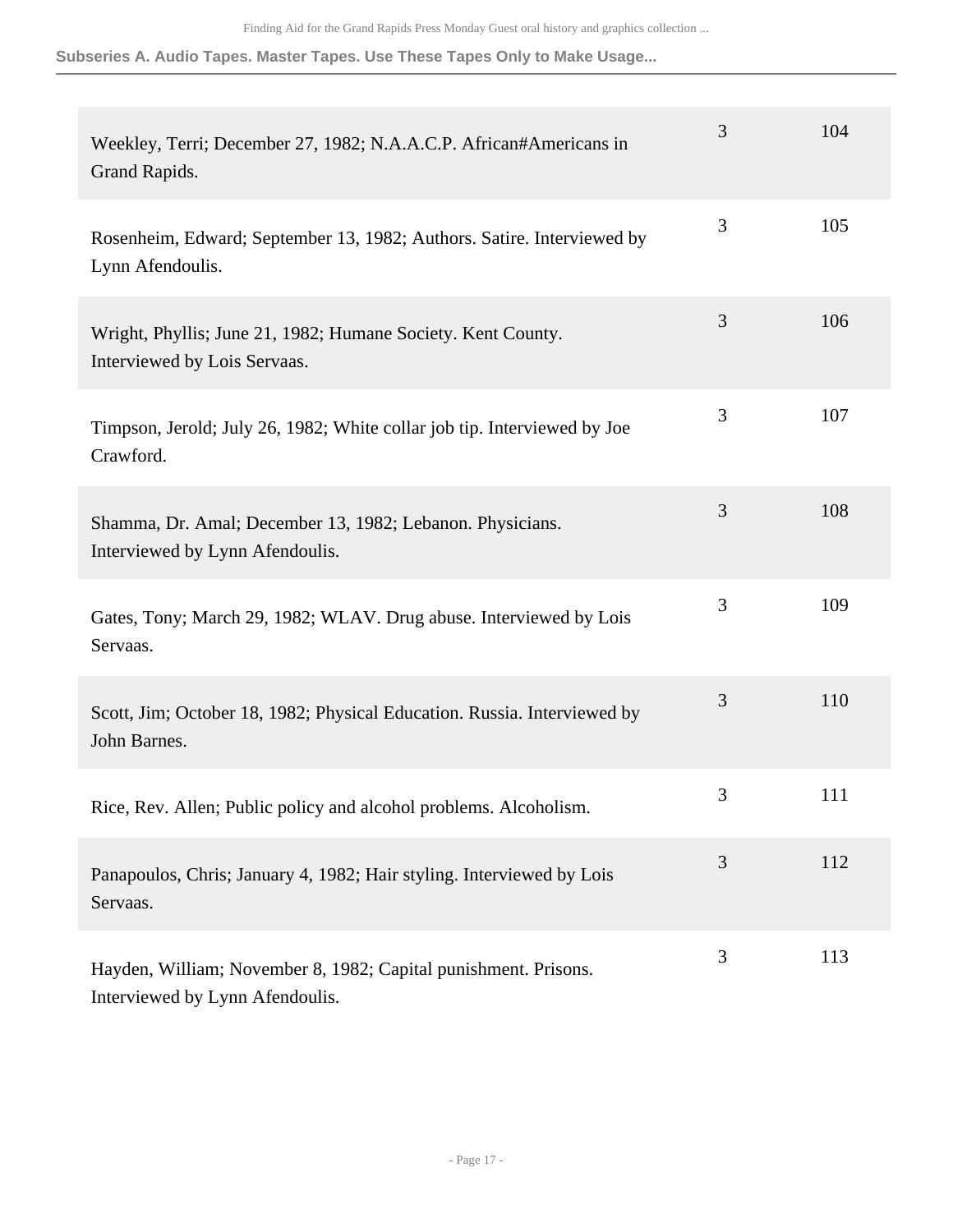| Vissers, Brian; February 21, 1983; Military draft. Interviewed by Jim<br>Harger.                  | 3              | 114 |
|---------------------------------------------------------------------------------------------------|----------------|-----|
| Buth, Martin; June 14, 1982; Michigan legislature. House of Reps.<br>Interviewed by Lois Servaas. | $\mathfrak{Z}$ | 115 |
| Jensen, Stanley; April 12, 1982; Income tax. H&R Block. Interviewed by<br>Lois Servaas.           | 3              | 116 |
| Coombs, Richard; February 8, 1982; U.S. State Dept. relations.<br>Interviewed by Lois Servaas.    | 3              | 117 |
| Harris; Reading.                                                                                  | 3              | 118 |
| Vruggink, Elmer; March 21, 1983; G.R. Public Schools. Interviewed by<br>Cheryl Johnson.           | $\mathfrak{Z}$ | 119 |
| Wabeke, Jay; January 17, 1983; Church and state. Interviewed by Mary<br>Lohr.                     | 3              | 120 |
| Brownfield, Allan; April 26, 1982; Journalism. Interviewed by Lois<br>Servaas.                    | $\mathfrak{Z}$ | 121 |
| Bieber, Owen; September 6, 1982; United Auto Workers. Labor Unions.                               | 3              | 122 |
| McCabe, John; November 15, 1982; Blue Cross/Blue Shield. Interviewed<br>by Ted Roelofs.           | 3              | 123 |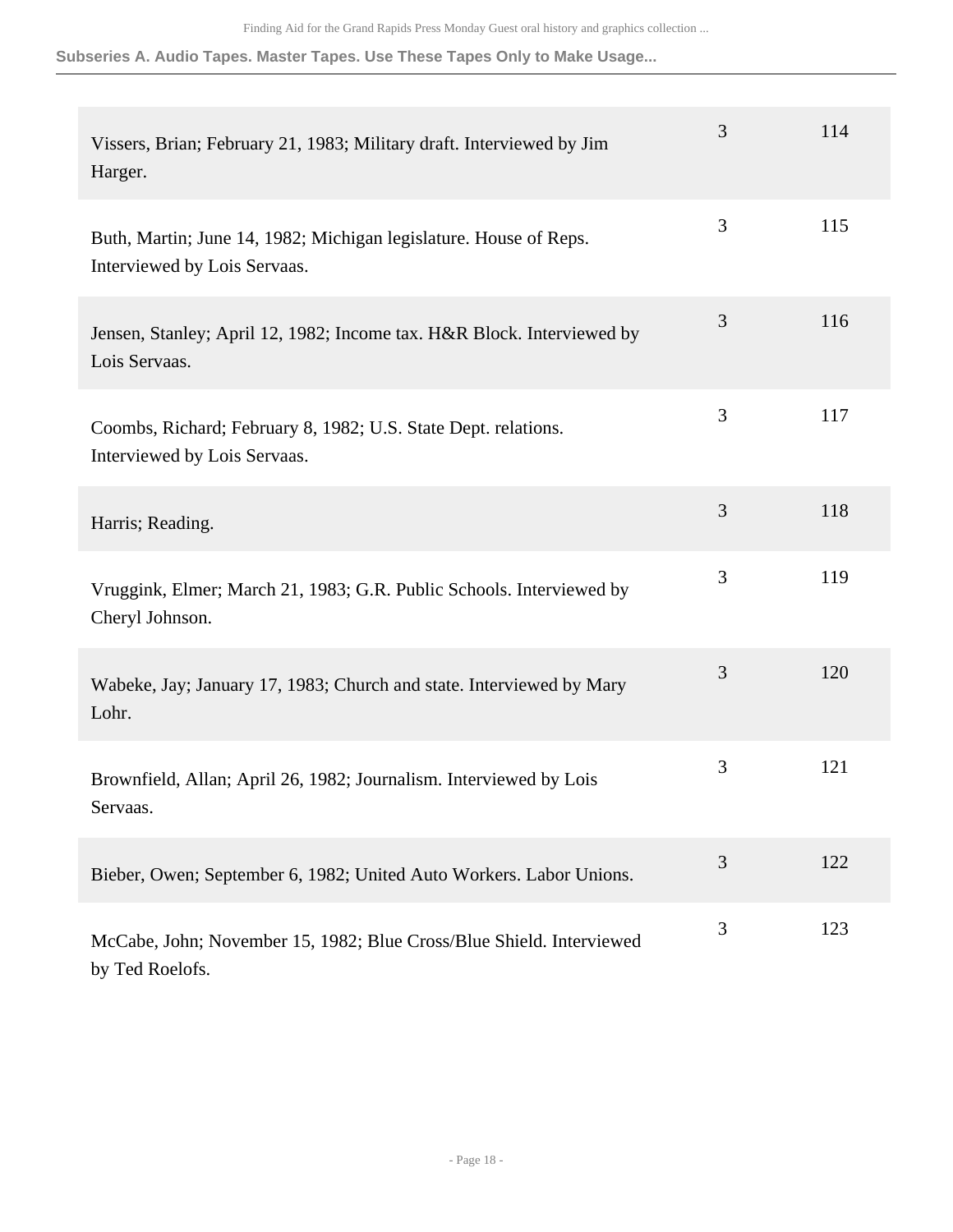| Cooley, Jack; December 17, 1979; Weather. Interviewed by Lynn<br>Afendoulis.        | 3              | 124 |
|-------------------------------------------------------------------------------------|----------------|-----|
| Vaughn, Barbara; Career goals. Writing background.                                  | 3              | 125 |
| Unknown; Wonderland Magazine; Comedy and clowns.                                    | 3              | 126 |
| Reinstra, M. Howard; October 11, 1982; Civil Rights. Interviewed by Jim<br>Harger.  | 3              | 127 |
| Hasselbach, Richard; Wine. Interviewed by Lynn Afendoulis.                          | 3              | 128 |
| Heyboer, Jerry; April 25, 1983; Credit. Interviewed by Mary Lohr.                   | 3              | 129 |
| Diekema, Anthony; March 14, 1983; Calvin College. Interviewed by<br>Cheryl Johnson. | 3              | 130 |
| Harvey, Richard; May 03, 1982; Ireland. Interviewed by Lois Servaas.                | 3              | 131 |
| Lewis, Mary Lu; Violence in U.S.                                                    | $\overline{4}$ | 132 |
| Hage, Marcel; Middle East conflict. Lebanon. Interviewed by Lynn<br>Afendoulis.     | 4              | 133 |
| Kumalo, Dumisani; South Africa. Race relations. Interviewed by Lois<br>Servaas.     | $\overline{4}$ | 134 |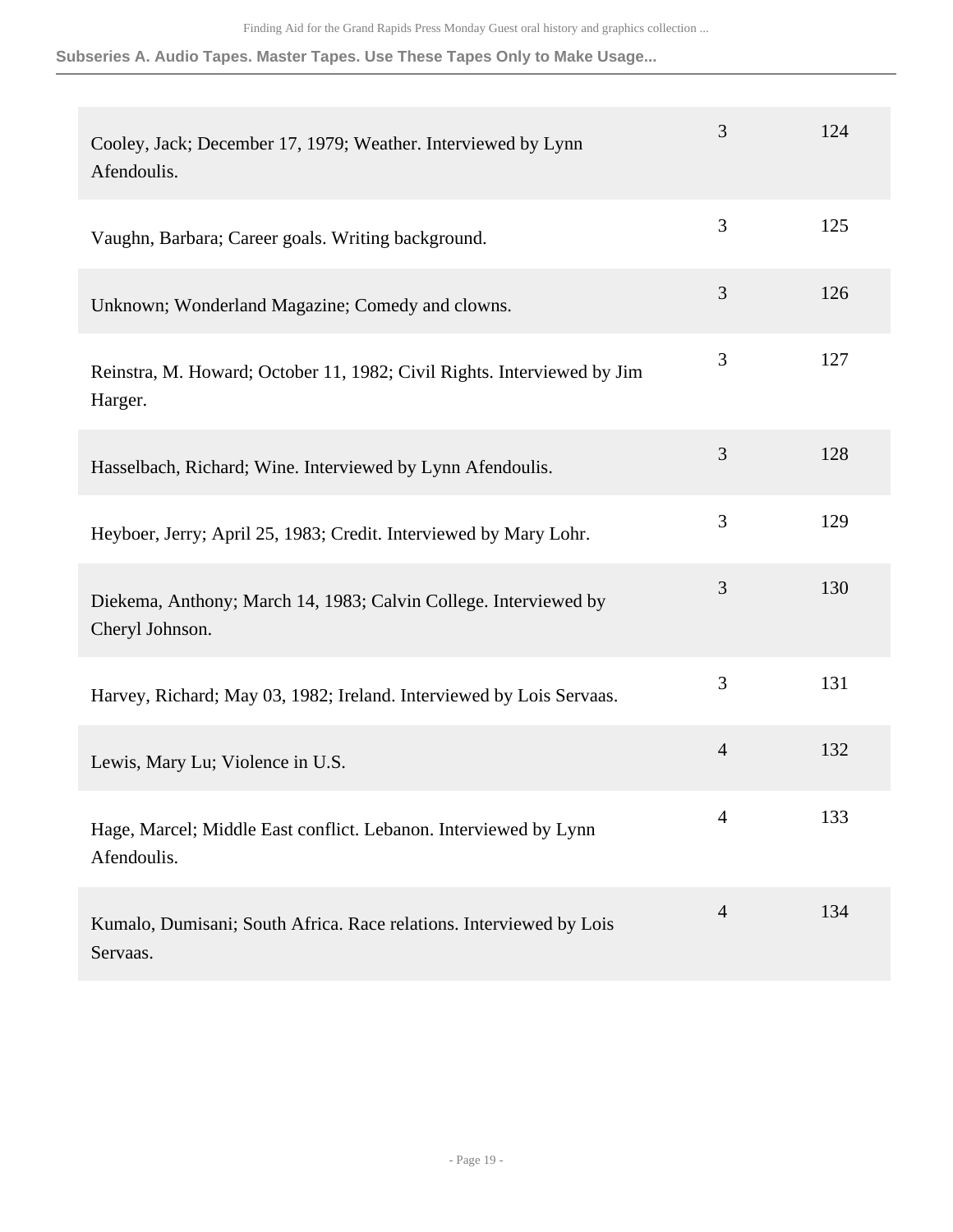| Drake, Dr. Gerald; October 04, 1982; Nuclear weapons. Interviewed by<br>Lynn Afendoulis.                   | 4              | 135 |
|------------------------------------------------------------------------------------------------------------|----------------|-----|
| Melton, Curtis; July 12, 1982; Video games. Video arcades. Interviewed<br>by Chuck Chiavarina.             | $\overline{4}$ | 136 |
| Broersma, Rev. Sherwyn; April 19, 1982; Church & Humor. Interviewed<br>by Lois Servaas.                    | $\overline{4}$ | 137 |
| Hueze, Paul; Small business. Businessmen in Mich. Side A.                                                  | $\overline{4}$ | 138 |
| Keaton, Michael; Actors. Side B.                                                                           | $\overline{4}$ | 138 |
| Andrus, Bill; March 08, 1982; Steelcase, Inc. decoration. Interviewed by<br>Lois Servaas.                  | $\overline{4}$ | 139 |
| Klein, Georgianna; February 22, 1982; Teachers. Mathematics.<br>Interviewed by Lois Servaas.               | $\overline{4}$ | 140 |
| Galante, Chris; May 10, 1982; Heartside Association Interviewed by Lois<br>Servaas.                        | $\overline{4}$ | 141 |
| Proctor, Eugene; Baxter Community Center. Life in inner city. Youth<br>gangs. Interviewed by Lois Servaas. | 4              | 142 |
| Dekker, Harold; Campaign issues. G.R. City Commission.                                                     | $\overline{4}$ | 143 |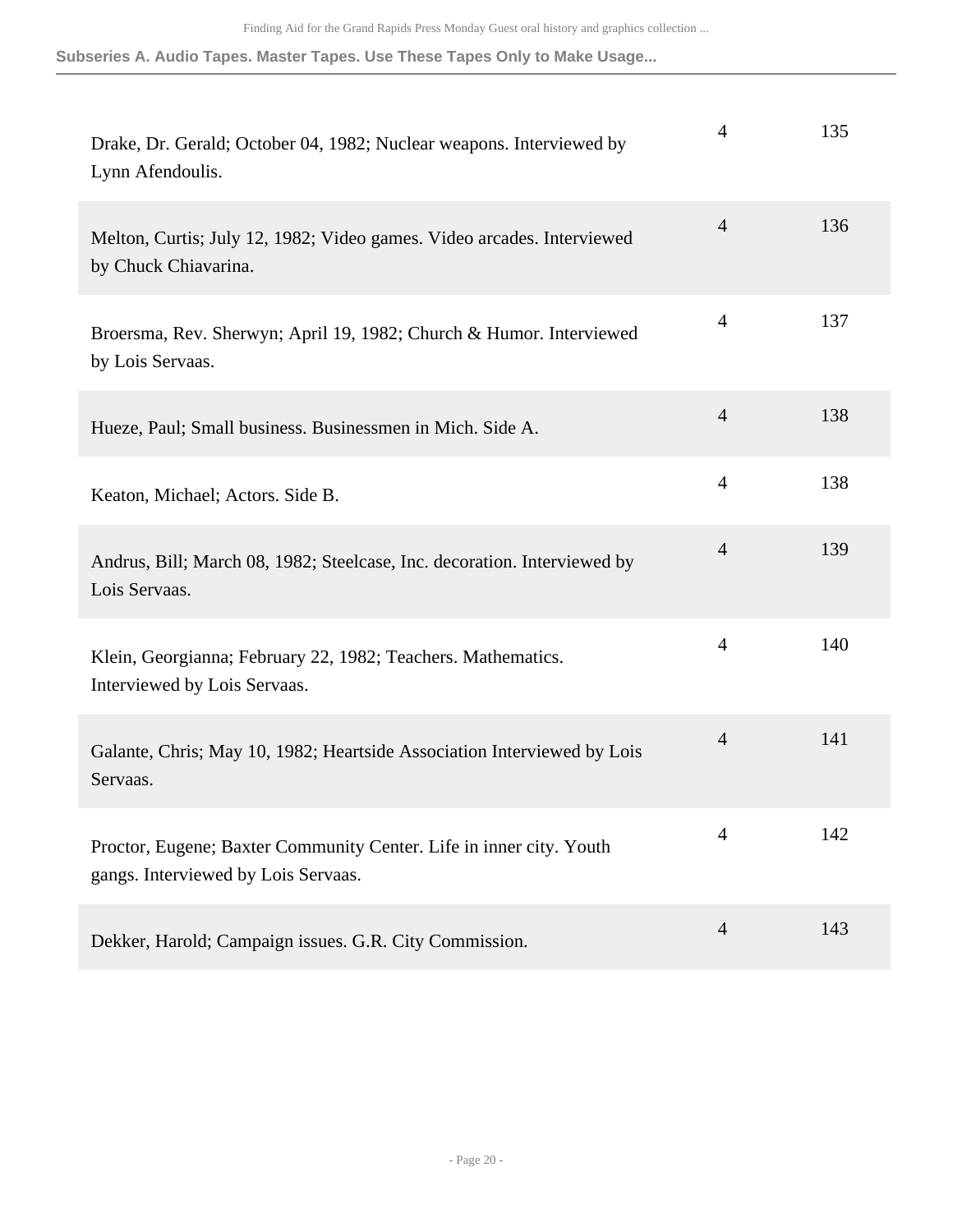| Garcia, Dr. William; March 22, 1982; Drug abuse. Interviewed by Lois<br>Servaas.             | 4              | 144 |
|----------------------------------------------------------------------------------------------|----------------|-----|
| Meijer, Fred; March 15, 1982; National economy. Interviewed by Lois<br>Servaas.              | $\overline{4}$ | 145 |
| Clark, Rev. Michael; May 24, 1982; Nuclear war. Interviewed by Lois<br>Servaas.              | $\overline{4}$ | 146 |
| Gantos, L. Douglas; February 1, 1982; Grand Rapids Downtown.<br>Interviewed by Lois Servaas. | $\overline{4}$ | 147 |
| Dix, Samuel; May 31, 1982; Energy crisis. Interviewed by Lois Servaas.                       | $\overline{4}$ | 148 |
| Bosscher; Recycling.                                                                         | $\overline{4}$ | 149 |
| Wolfe, Joan; November 01, 1982; Ecology. Interviewed by Jim Harger.                          | $\overline{4}$ | 150 |
| Manjack, Frank; December 20, 1982; Santa Claus. Interviewed by Lynn<br>Afendoulis.           | $\overline{4}$ | 151 |
| Baxter, Wendy; Education in America                                                          | 4              | 152 |
| Freundrich, Susan; Speech therapy. Interviewed by Liz Slowich.                               | $\overline{4}$ | 153 |
| Feirstein, Bruce; Trends in America. Authors.                                                | $\overline{4}$ | 154 |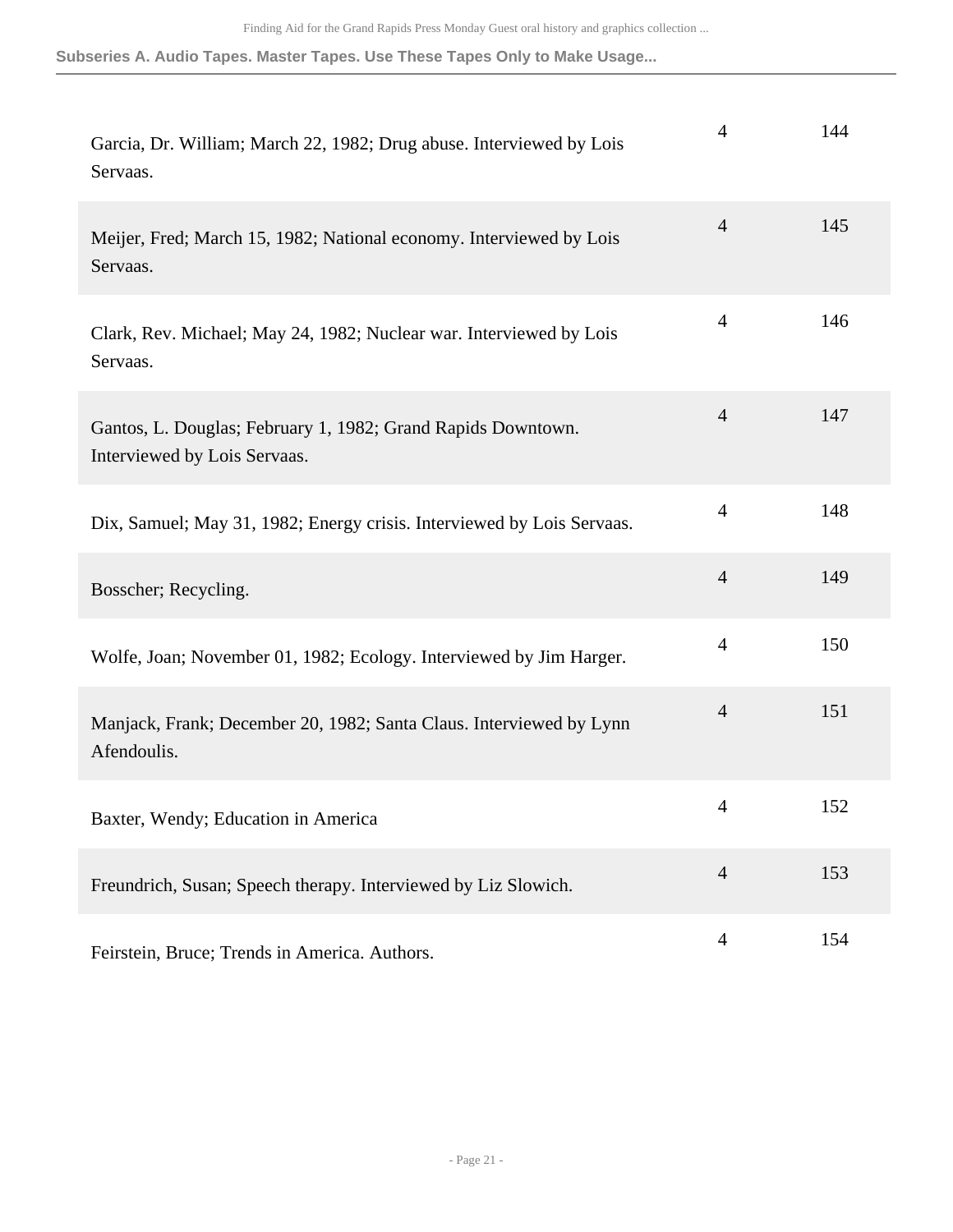| Guest, Judith; December 19, 1983; Authors. Interviewed by Kathy<br>Longcore. | $\overline{4}$ | 155 |
|------------------------------------------------------------------------------|----------------|-----|
| Green, Gil; Cuba. Authors.                                                   | $\overline{4}$ | 156 |
| Allbritten, Drew; Views on Reagan Adm.                                       | $\overline{4}$ | 157 |
| Gentile, James; Herbicides. Pesticides.                                      | $\overline{4}$ | 158 |
| Linn, (Brothers); Healing w/ Prayer.                                         | $\overline{4}$ | 159 |
| Harken, Dr. Dwight; Heart disease. Prevention.Interviewed by Tim<br>Bulson.  | $\overline{4}$ | 160 |
| Conners, James; April 16, 1984; George Orwell.                               | $\overline{4}$ | 161 |
| Kettle, Edgar; Steelcase Inc G.R. Politics. Interviewed by Vanessa<br>Water. | $\overline{4}$ | 162 |
| DuPlain, Veronique; Rebirthing.                                              | $\overline{4}$ | 163 |
| Handy, Mary; Record business.                                                | $\overline{4}$ | 164 |
| Besbera, Alan; Staging concerts. (2 tapes)                                   | $\overline{4}$ | 165 |
| Mathias, Dr. John; Astronomy. Mysteries/ Universe.                           | $\overline{4}$ | 166 |
| Soderman, Anne; Childhood stress.                                            | $\overline{4}$ | 167 |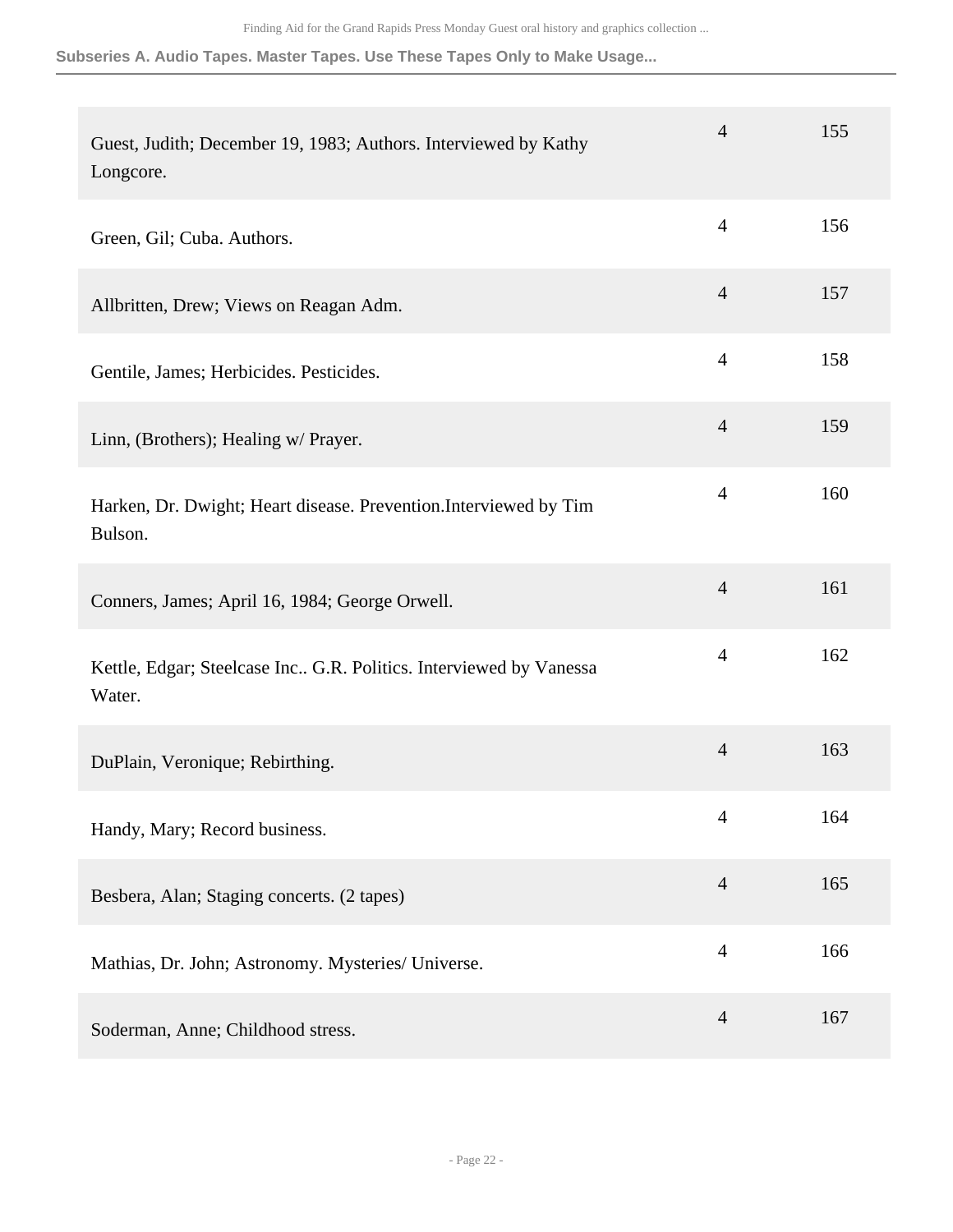| Smalligan, Chris; Anti#nuclear protest. Protests of 1960's. Social/Political<br>Awareness. Interviewed by Tim Rozema. | $\overline{4}$ | 168 |
|-----------------------------------------------------------------------------------------------------------------------|----------------|-----|
| Smith, Elton; Farming. Farming & Technology. Farm vs. Business.                                                       | $\overline{4}$ | 169 |
| Mukasa, Hiroji; August 09, 1982; Personality. Mental health. Interviewed<br>by Arn Shackleford.                       | $\overline{4}$ | 170 |
| Fraze, Jim; Newspaper business. Jounalists. (2 tapes)                                                                 | $\overline{4}$ | 171 |
| Roche, George; Public affairs. Broadcasting. Side A.                                                                  | $\overline{4}$ | 172 |
| McCune, Shirley; Megatrends. Side B.                                                                                  | $\overline{4}$ | 172 |
| Duderstadt, James; June 27, 1983; High technology. Interviewed by Tom<br>LaBelle. (2 tapes)                           | 5              | 173 |
| Luedtke, Kurt; April 05, 1982; Journalism. Interviewed by Lois Servaas.                                               | 5              | 174 |
| Runkel, Phillip; June 20, 1983; Youth & Education. Interviewed by<br>Elizabeth Slowik.                                | 5              | 175 |
| Walden, Robert; TV actor. Side A.                                                                                     | 5              | 176 |
| Farrell, Mike; Acting. Side B.                                                                                        | 5              | 176 |
| Hatcher, Dr. Robert; September 24, 1984; Parent#child communications.<br>Interviewed by Mary Lohr.                    | 5              | 177 |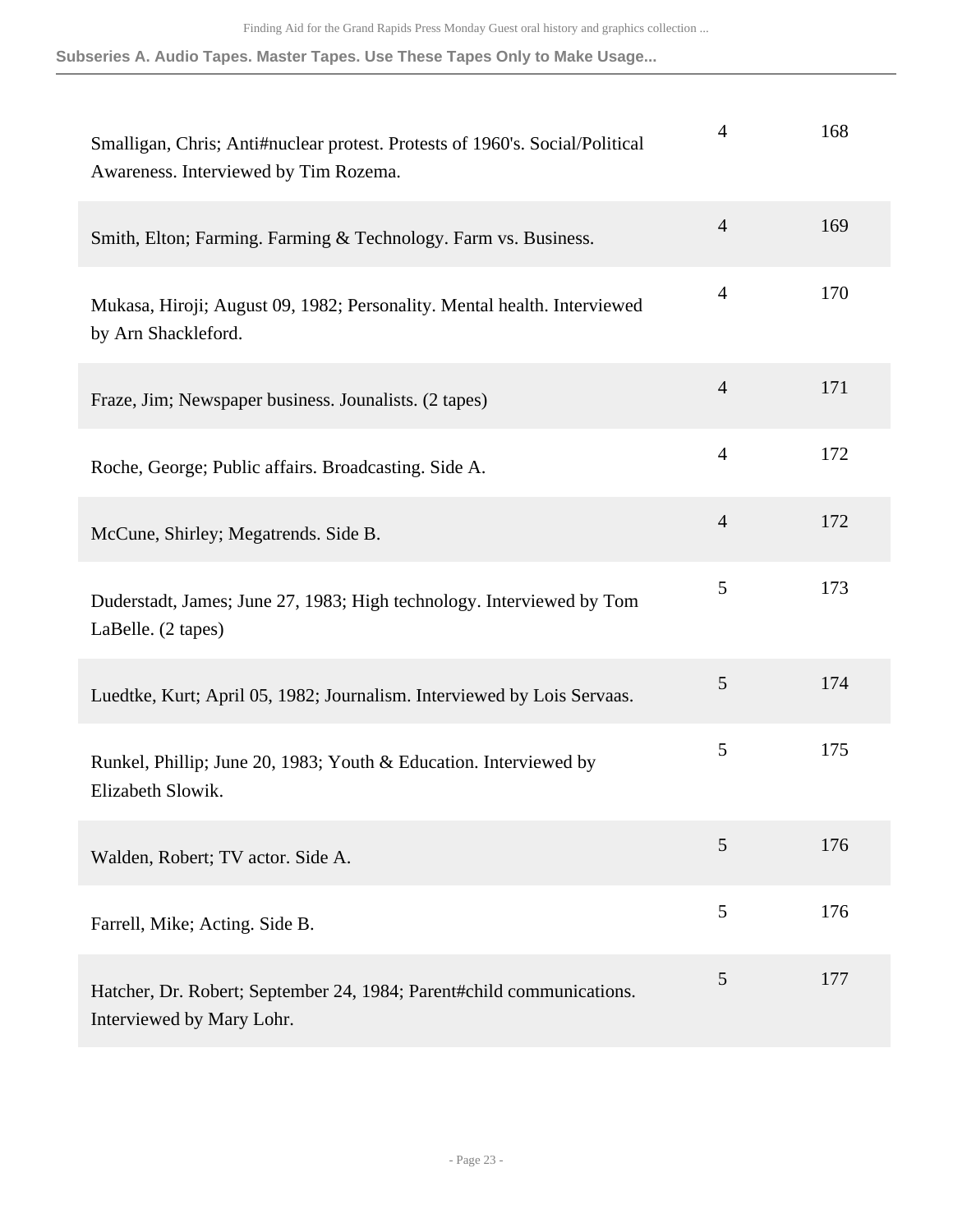| Haines, Louis; Productivity. Interviewed by Tim Bulsua.                                                        | 5          | 178    |
|----------------------------------------------------------------------------------------------------------------|------------|--------|
| Becher, Hal; Technology. Subliminal communication. Illegal aliens.<br>Interviewed by Marie Hayinga.            | 5          | 179    |
| Illegal Aliens; Interview with two illegal aliens.                                                             | 5          | 180    |
| National Forests; Interview with an administrator of the national forest.                                      | 5          | 181    |
| Hoover, Art; World Affairs Council organized trip to Jordan and Saudi<br>Arabia.                               | 5          | 182    |
| Thomas, Steve; Civil War.                                                                                      | 5          | 183    |
| Jones, Will; January 12, 1981; Ford Museum. Interviewed by Jim Harger.                                         | 5          | 184    |
| Campbell, Jim; January 19, 1981; FBI. Interviewed by Jim Harger.                                               | 5          | 185    |
| Subseries B. Written Transcriptions, 1979-1980.                                                                |            |        |
| <b>Scope and Contents note</b>                                                                                 |            |        |
| There are 52 transcriptions. The available transcriptions are listed by the name of the person interviewed.    |            |        |
|                                                                                                                | <b>Box</b> | Folder |
| Anderson, Larry; July 23, 1979; Taxi driver. Future taxi business. Gas<br>prices. Interviewed by Lois Servaas. | 6          | 1      |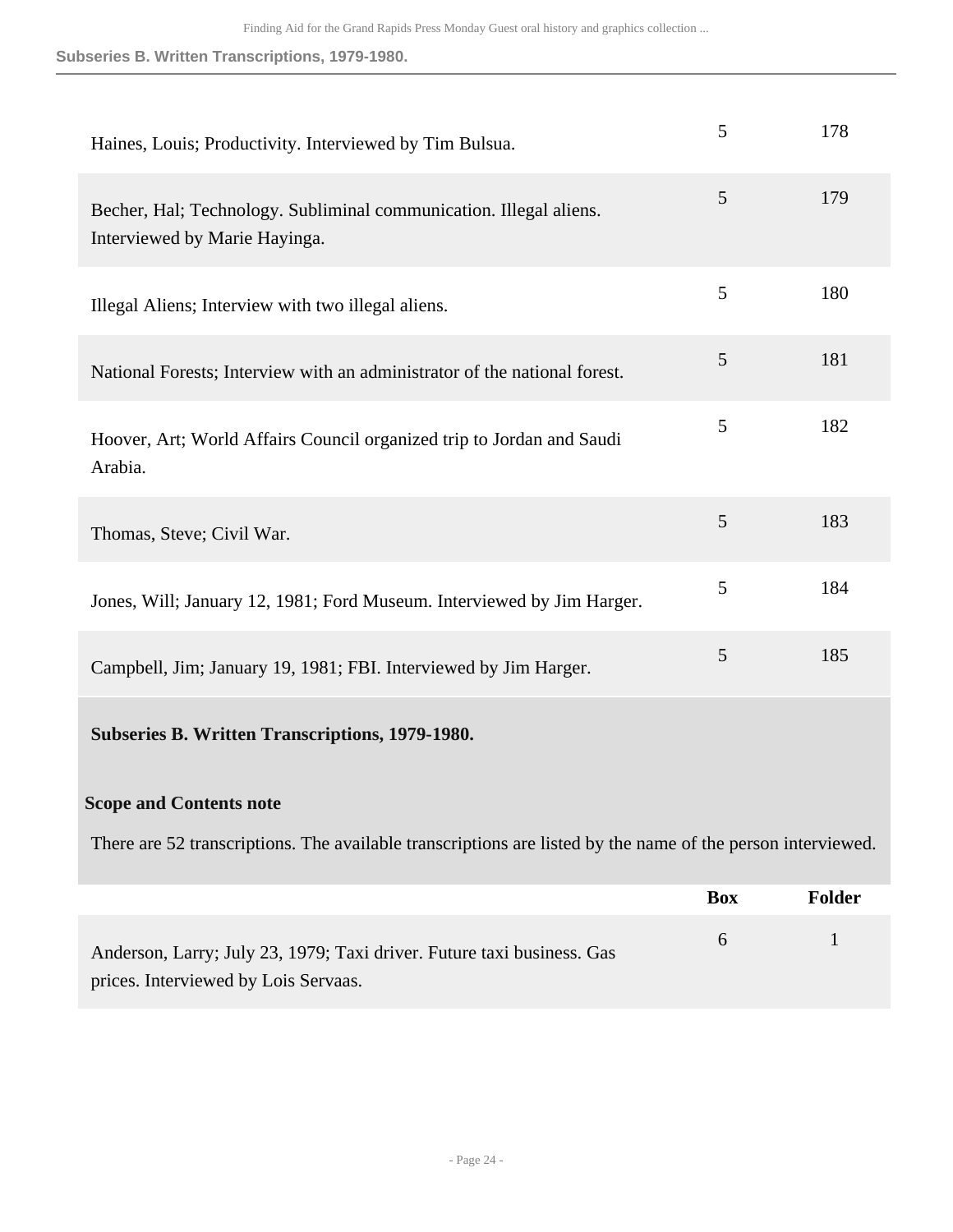| Anderson, Sparky; July 2, 1979; Detroit Tigers. Baseball. Interviewed by<br>Lois Servaas. **                              | 6 | $\overline{2}$ |
|---------------------------------------------------------------------------------------------------------------------------|---|----------------|
| Armak, Eleanor; no date; Exotic dancing. Interviewed by Lois Servaas.                                                     | 6 | 3              |
| Austin, Kyle; November 7, 1979; Blind student. Blind worker. Interviewed<br>by Lois Servaas.                              | 6 | $\overline{4}$ |
| Barr, Hazel; November 3, 1980; Public Library. Interviewed by Lois<br>Servaas.                                            | 6 | 5              |
| Bieber, Owen; February 18, 1980; U.S. auto industry. Auto import &<br>export. Role of U.A.W. Interviewed by Lois Servaas. | 6 | 6              |
| Carmody, Joe; August 11, 1980; Child abuse. Interviewed by Lois<br>Servaas.                                               | 6 | 7              |
| Cook, Don; September 10, 1979; Gun laws. Gun sales. Interviewed by<br>Lois Servaas.                                       | 6 | 8              |
| DeVos, Richard; October 22, 1979; Amway. Interviewed by Lois Servaas.                                                     | 6 | 9              |
| Farrant, Don; October 29, 1979; Ghosts. Grand Rapids. Interviewed by<br>Lois Servaas.                                     | 6 | 10             |
| Fisher, George; November 17, 1980; Federal agency. Interviewed by Lois<br>Servaas.                                        | 6 | 11             |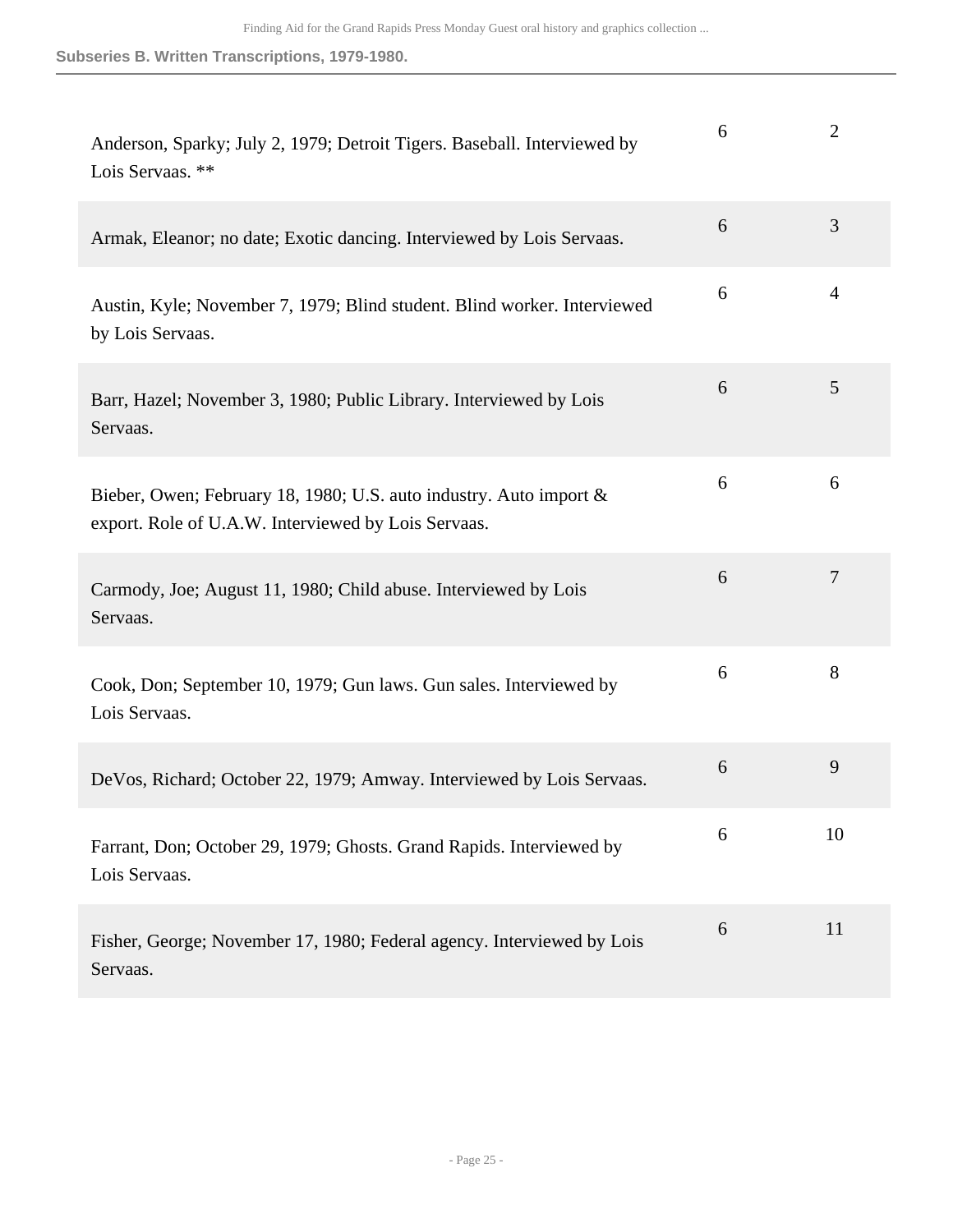| Gantos, L. Douglas; February 1, 1982; Gantos clothing. Interviewed by<br>Lois Servaas.             | 6 | 12 |
|----------------------------------------------------------------------------------------------------|---|----|
| Gordon, Brenda; no date; Department of Labor. Womens' labor.<br>Interviewed by Lois Servaas.       | 6 | 13 |
| Hammond, Ralph; August 13, 1979; Garbage collecting. Interviewed by<br>Lois Servaas.               | 6 | 14 |
| Jansma, Theodore; June 9, 1980; Psychiatry. Interviewed by Lois Servaas.                           | 6 | 15 |
| Johnston, Don; April 23, 1979; 61st District Court. Interviewed by Lois<br>Servaas.                | 6 | 16 |
| Kennedy, Richard; June 2, 1980; Kennedy Research. Interviewed by Lois<br>Servaas.                  | 6 | 17 |
| Krygowski, Jan; December 31, 1979; Grand Rapids. Interviewed by Lois<br>Servaas.                   | 6 | 18 |
| Lamberts, Peter; April 18, 1979; Kentwood. Grand Rapids. Interviewed by<br>Lois Servaas.           | 6 | 19 |
| Lefebvre, Richard; May 26, 1980; Mount St. Helens. Volcanoes.<br>Interviewed by Lois Servaas.      | 6 | 20 |
| Letts, John T.; November 30, 1981; Jackson Prison. Kent Co. Judge.<br>Interviewed by Lois Servaas. | 6 | 21 |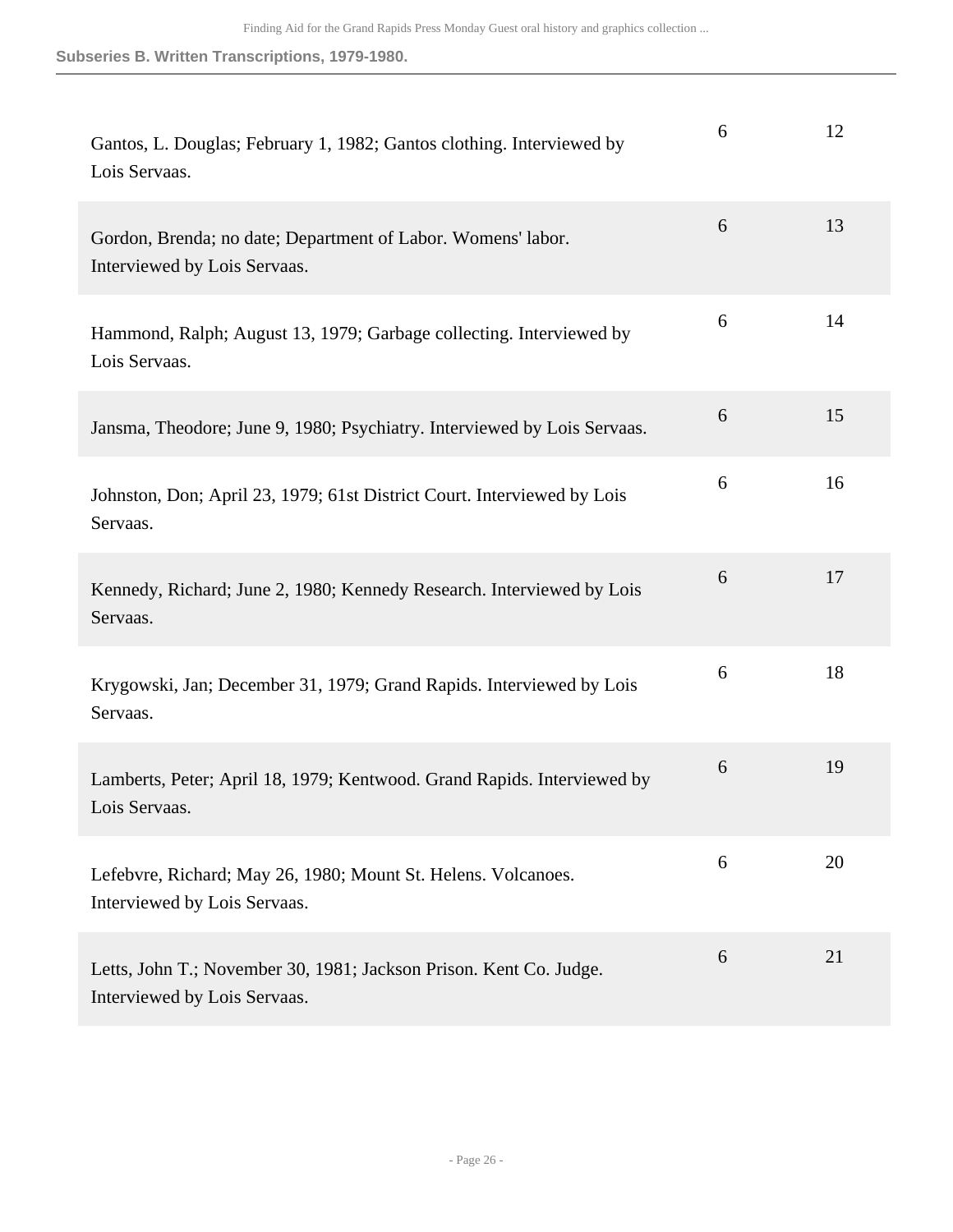| Lewandoski, Alois; September 8, 1980; Poland. Poland history. Solidarity.<br>Interviewed by Lois Servaas. | 6 | 22 |
|-----------------------------------------------------------------------------------------------------------|---|----|
| Light, Don; January 3, 1970; Air controller. Kent Co.Int. Airport.<br>Interviewed by Lois Servaas.        | 6 | 23 |
| Mollema, Bernie; July 9, 1979; Energy. Coal. Interviewed by Lois<br>Servaas.                              | 6 | 24 |
| Morrisey, Paul Jr.; September 17, 1979; Electric cars. Interviewed by Lois<br>Servaas.                    | 6 | 25 |
| Most, Rev. William; April 16, 1979; Prison ministry. Religion.<br>Interviewed by Lois Servaas.            | 6 | 26 |
| Murdock, Robert M.; December 24, 1979; Grand Rapids. G.R. Art<br>Museum. Interviewed by Lois Servaas.     | 6 | 27 |
| Olson, Gordon; March 26, 1979; Grand Rapids City Historian. Interviewed<br>by Lois Servaas.               | 6 | 28 |
| Parks, Karen Sue; August 20, 1979; Beauty pageant. Ada. Interviewed by<br>Lois Servaas.                   | 6 | 29 |
| Patterson, William; July 16, 1979; Grand Rapids. Black churches.<br>Interviewed by Lois Servaas.          | 6 | 30 |
| Piegols, John; November 19, 1979; Hiking. Eastern U.S Interviewed by<br>Lois Servaas.                     | 6 | 31 |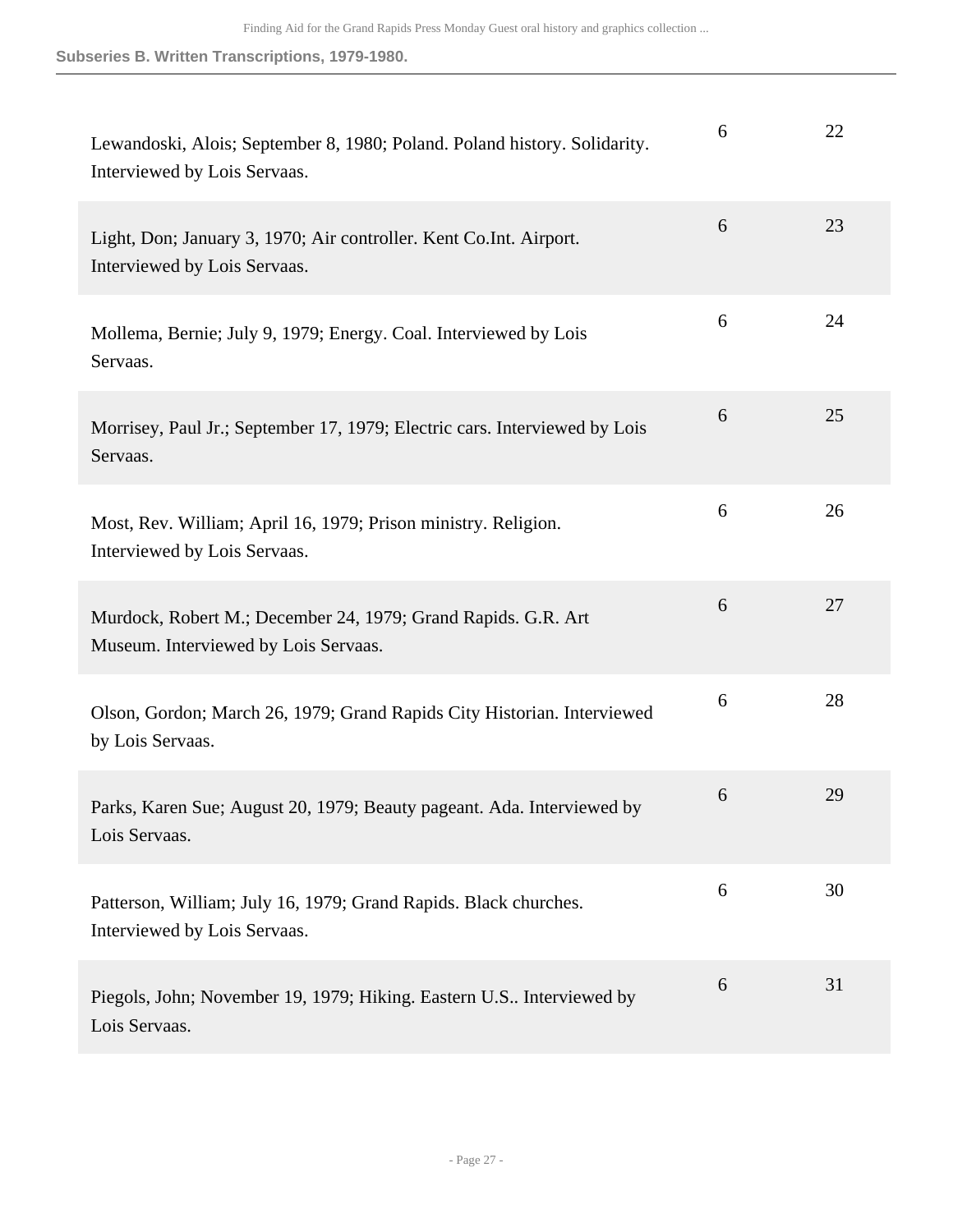| Plantinga, Alvin; January 5, 1980; Religion. Politics. Interviewed by Lois<br>Servaas.                          | 6 | 32 |
|-----------------------------------------------------------------------------------------------------------------|---|----|
| Raz, Robert; September 24, 1979; G.R. Public Library. Interviewed by<br>Lois Servaas.                           | 6 | 33 |
| Reges, Tom; July 21, 1980; Grand Rapids. Real estate. Interviewed by<br>Lois Servaas.                           | 6 | 34 |
| Richards, Dick; no date; Community service. Bozo. Interviewed by Lois<br>Servaas.                               | 6 | 35 |
| Riegle, Don; July 30, 1979; President Carter. House of Representatives.<br>Senate. Interviewed by Lois Servaas. | 6 | 36 |
| Rodin, Jill; September 3, 1979; Divorces. Interviewed by Lois Servaas.                                          | 6 | 37 |
| Rubin, Don; August 27, 1979; Puzzles. Interviewed by Lois Servaas.                                              | 6 | 38 |
| Schubert, Lee; August 18, 1980; Fed. Armored Service. Interviewed by<br>Lois Servaas.                           | 6 | 39 |
| Simon, Phil; July 7, 1980; Stadium Arena. G.R. sport teams. Interviewed<br>by Lois Servaas.                     | 6 | 40 |
| Sims, Billy; September 1, 1980; Detroit Lions. Interviewed by Lois<br>Servaas.                                  | 6 | 41 |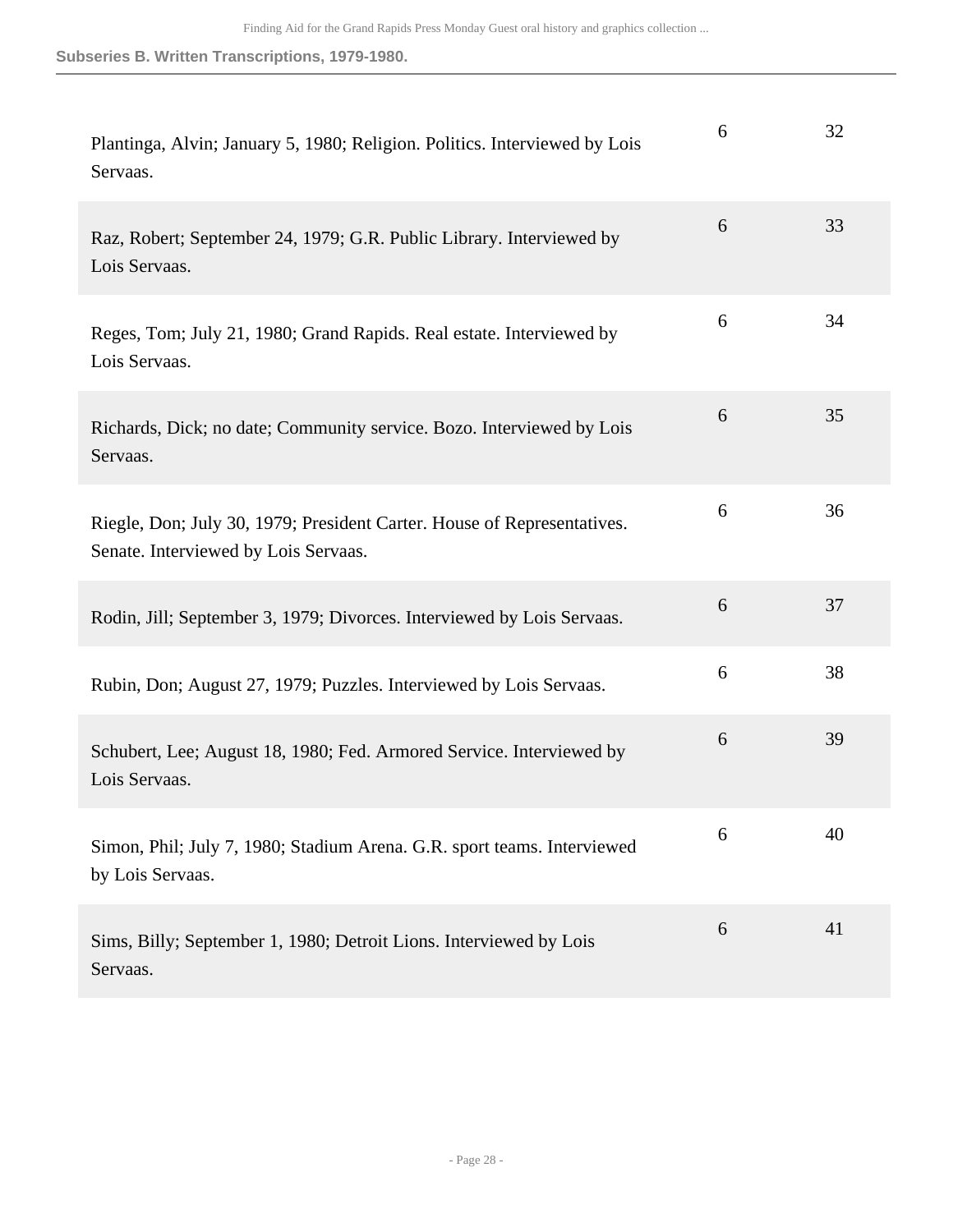| Stanton, Robert; April 14, 1980; Accounting service. Data processing.<br>Income tax. Interviewed by Lois Servaas. | 6 | 42 |
|-------------------------------------------------------------------------------------------------------------------|---|----|
| Streitel, Adam; October 6, 1980; Soccer. Interviewed by Lois Servaas.                                             | 6 | 43 |
| Terry; October 1, 1979; Highland Park. Crime. Interviewed by Lois<br>Servaas.                                     | 6 | 44 |
| Thomas, Steve; no date; Civil War. Re#enactment. Interviewed by Lois<br>Servaas.                                  | 6 | 45 |
| Tran, Fong Mau; June 25, 1979; Vietnam. Grand Rapids. Interviewed by<br>Lois Servaas.                             | 6 | 46 |
| Trill, Betty; January 25, 1982; Service stations. Sexism. Interviewed by<br>Lois Servaas.                         | 6 | 47 |
| VanderJagt, Guy; July 14, 1980; 1980 Pres. Elections. Interviewed by Lois<br>Servaas.                             | 6 | 48 |
| Walsh, Tom; October 8, 1979; Kent Co. Airport. Aviation history.<br>Interviewed by Lois Servaas.                  | 6 | 49 |
| Waterman, Donald; August 6, 1979; Medical counseling. Interviewed by<br>Lois Servaas.                             | 6 | 50 |
| Wolverton, Chuck; July 31, 1978; Water quality. Grand River. Wetlands.<br>Interviewed by Lois Servaas.            | 6 | 51 |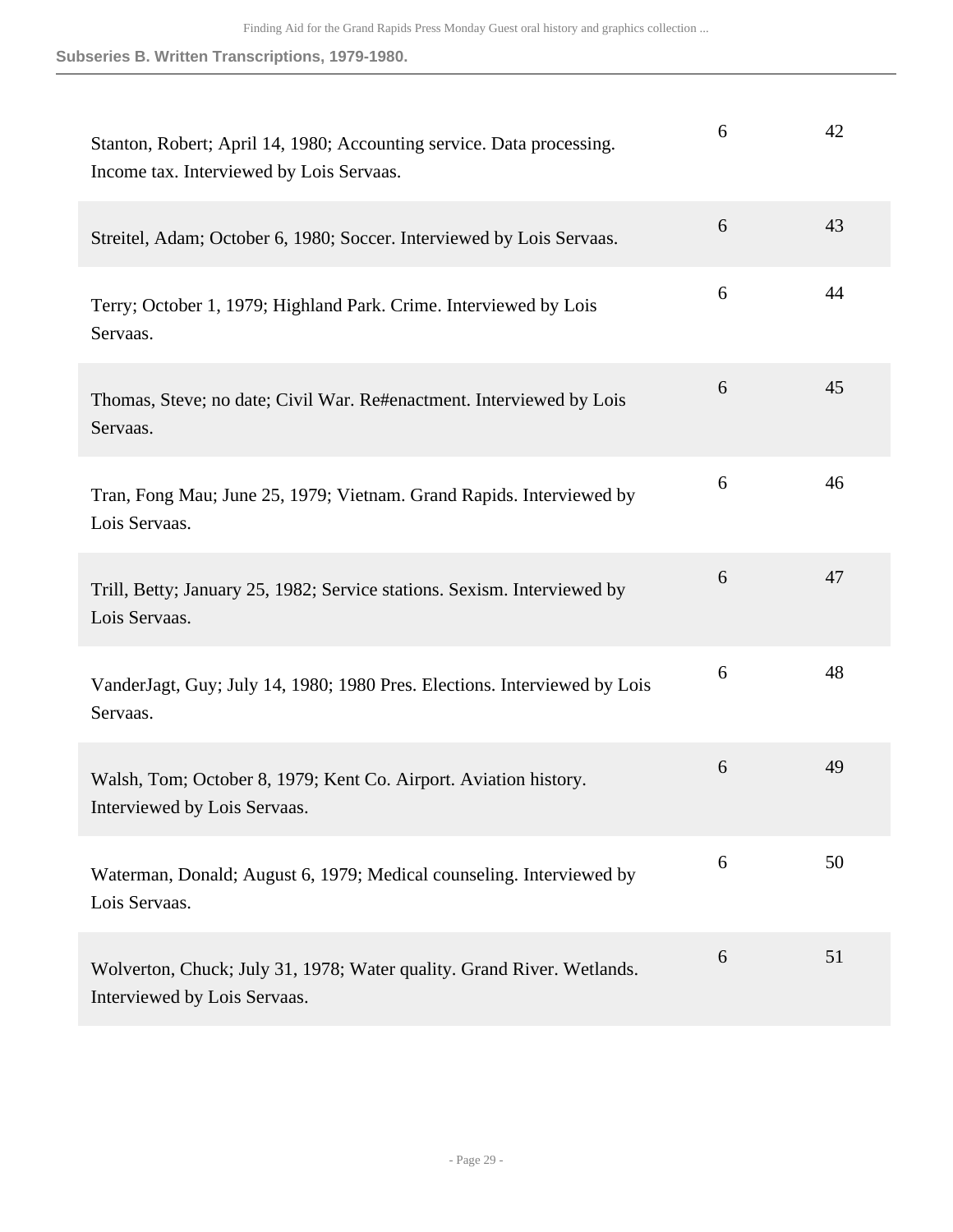| Young, Richard; October 9, 1979; United Way. Interviewed by Lois<br>Servaas. | 6 | 52         |
|------------------------------------------------------------------------------|---|------------|
| <b>Subseries C. Audio Tapes. Usage Tapes</b>                                 |   |            |
|                                                                              |   | <b>Box</b> |
| #65 Bartoli.Hockey                                                           |   | 8          |
| #96 Simon. Hockey                                                            |   | 8          |

### <span id="page-29-0"></span>**Series II. Graphics Grand Rapids Press**

#### **Scope and Contents note**

Graphics are not available for all those interviewed. However, they may have been published in the Grand Rapids Press near the date of the interview. No donor forms are found at GRPL for the illustrations transferring copyright. Those seeking reproductions for publication should also seek usage permission from the artist and/or the Grand Rapids Press.

|                                                              | <b>Box</b> | <b>Folder</b> |
|--------------------------------------------------------------|------------|---------------|
| #28. Olson. March 26, 1979                                   | 6          | 0.5           |
| Bishop Joseph Breitenbeck, February 4, 1979                  |            |               |
| Eugene Proctor, April 23, 1979                               |            | 2             |
| Rev. William Patterson, May 3, 1979, Diann Bartnick, artist. |            | 3             |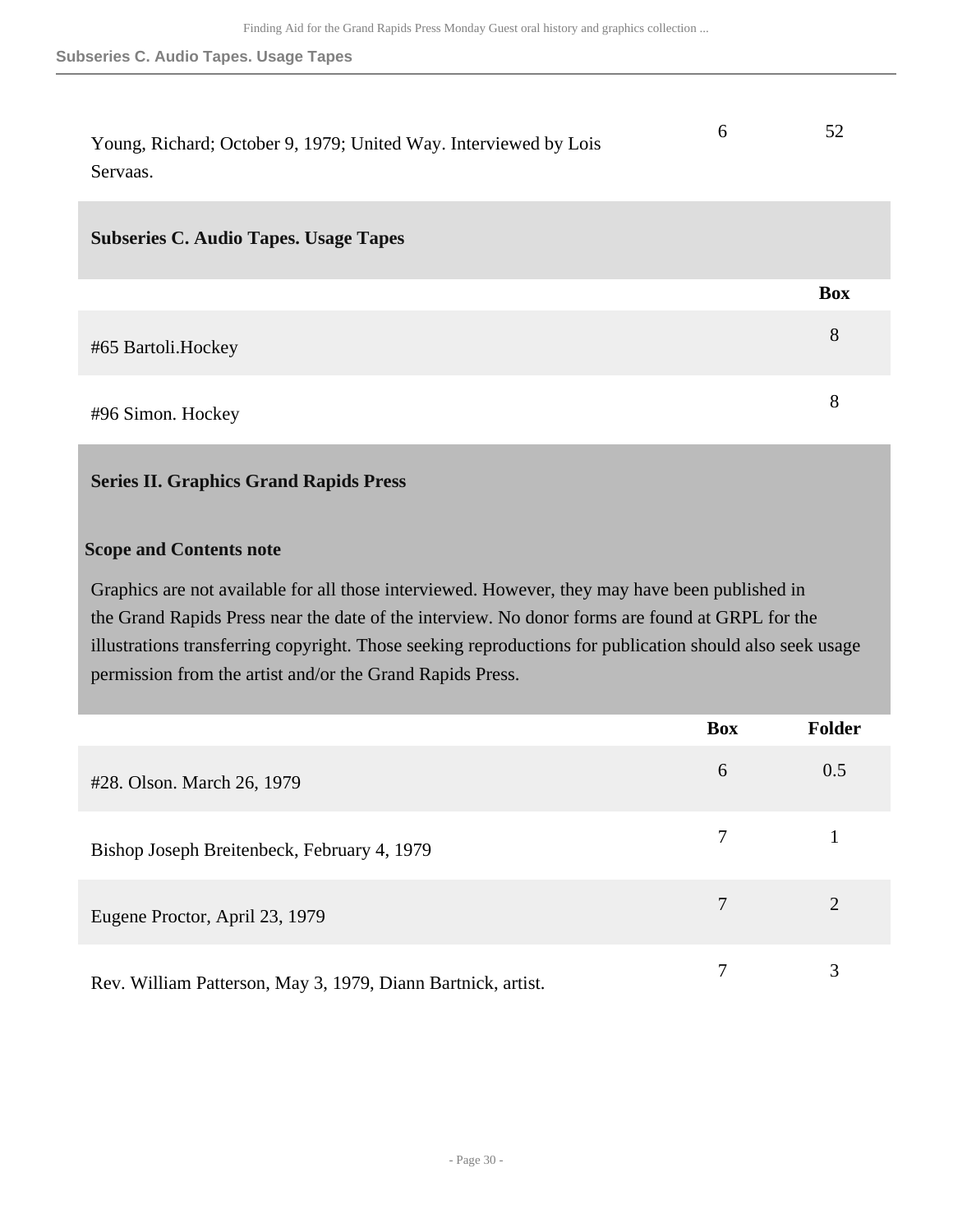### **Series II. Graphics Grand Rapids Press**

| Karen Sue Parks, Diann Bartnick, artist.                       | $\overline{7}$ | $\overline{4}$ |
|----------------------------------------------------------------|----------------|----------------|
| Kyle Austin, November 12, 1979, Diann Bartnick, artist.        | $\overline{7}$ | 5              |
| Larry Anderson, July 23, 1979                                  | $\overline{7}$ | 6              |
| Tom Walsh, October 8, 1979                                     | $\overline{7}$ | $\tau$         |
| Anonymous interview, October 1, 1979                           | $\overline{7}$ | 8              |
| Sherman L. Lepard, November 13, 1979, Diann Bartnick, artist   | $\overline{7}$ | 8              |
| Alberta Massingill, Diann Bartnick, artist                     | $\overline{7}$ | 8              |
| Unidentified portrait, male                                    | $\overline{7}$ | 8              |
| George R. Alexander Jr., July 25, 1977, Diann Bartnick, artist | 7.5            | $\mathbf{1}$   |
| Lt. Gov. James J. Damman, August 4, 1978                       | 7.5            | $\overline{2}$ |
| Brenda Gordon, May 20, 1979, Diann Bartnick, artist            | 7.5            | 3              |
| Tran, Fong Mau, June 25, 1979                                  | 7.5            | $\overline{4}$ |
| Vietnamese refugee boat                                        | 7.5            | 5              |
| Sparky Anderson                                                | 7.5            | 6              |